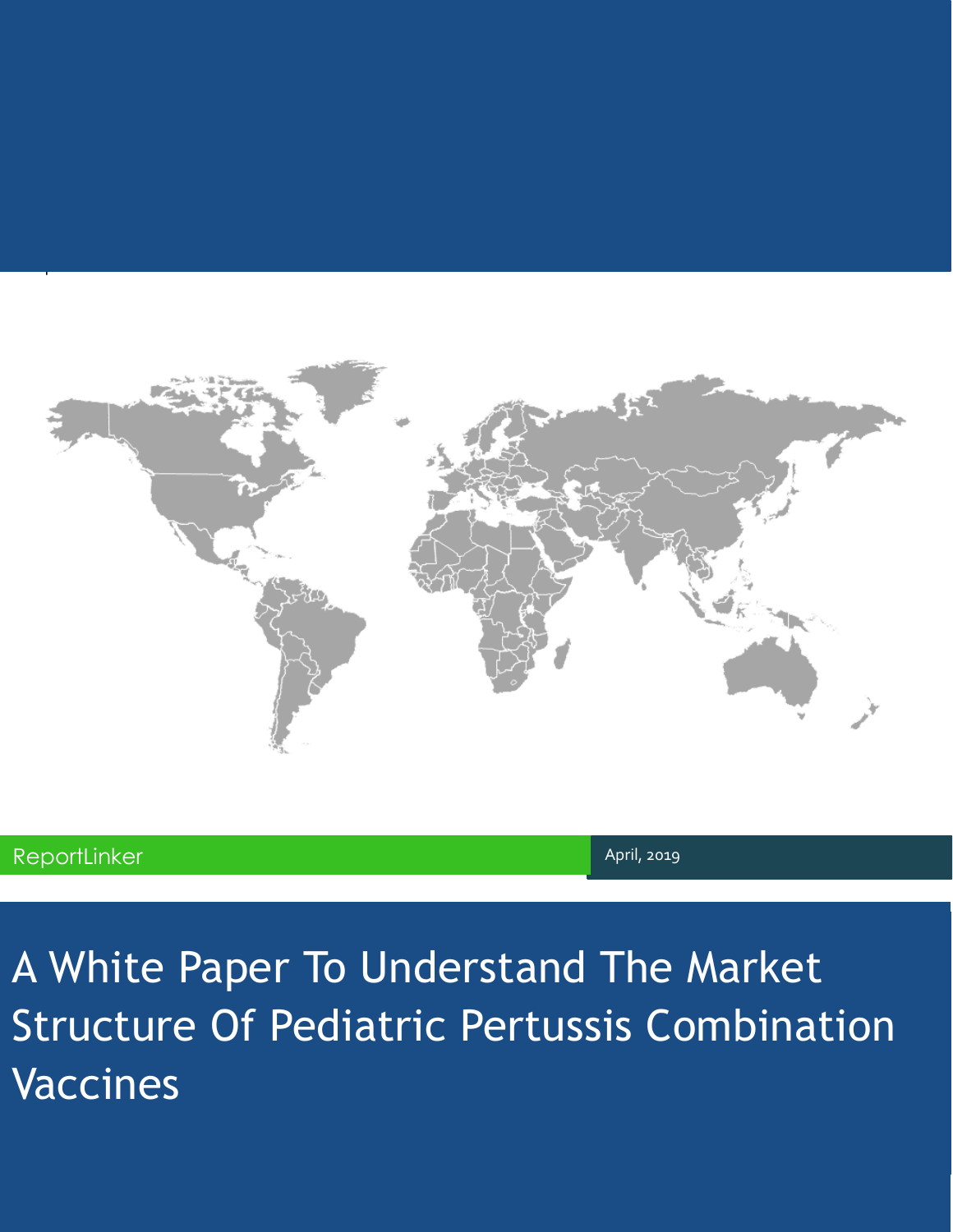## **TABLE OF CONTENTS**

| 1.                                                                                                     |  |
|--------------------------------------------------------------------------------------------------------|--|
| 2.                                                                                                     |  |
|                                                                                                        |  |
|                                                                                                        |  |
|                                                                                                        |  |
|                                                                                                        |  |
|                                                                                                        |  |
|                                                                                                        |  |
|                                                                                                        |  |
|                                                                                                        |  |
| 3.3 Analysis Of Indicators For Calculating Hexavalent Vaccine Volumes In Public And Private Markets 11 |  |
|                                                                                                        |  |
|                                                                                                        |  |
| 4.                                                                                                     |  |
| 5.                                                                                                     |  |
|                                                                                                        |  |
|                                                                                                        |  |
|                                                                                                        |  |
|                                                                                                        |  |
|                                                                                                        |  |
|                                                                                                        |  |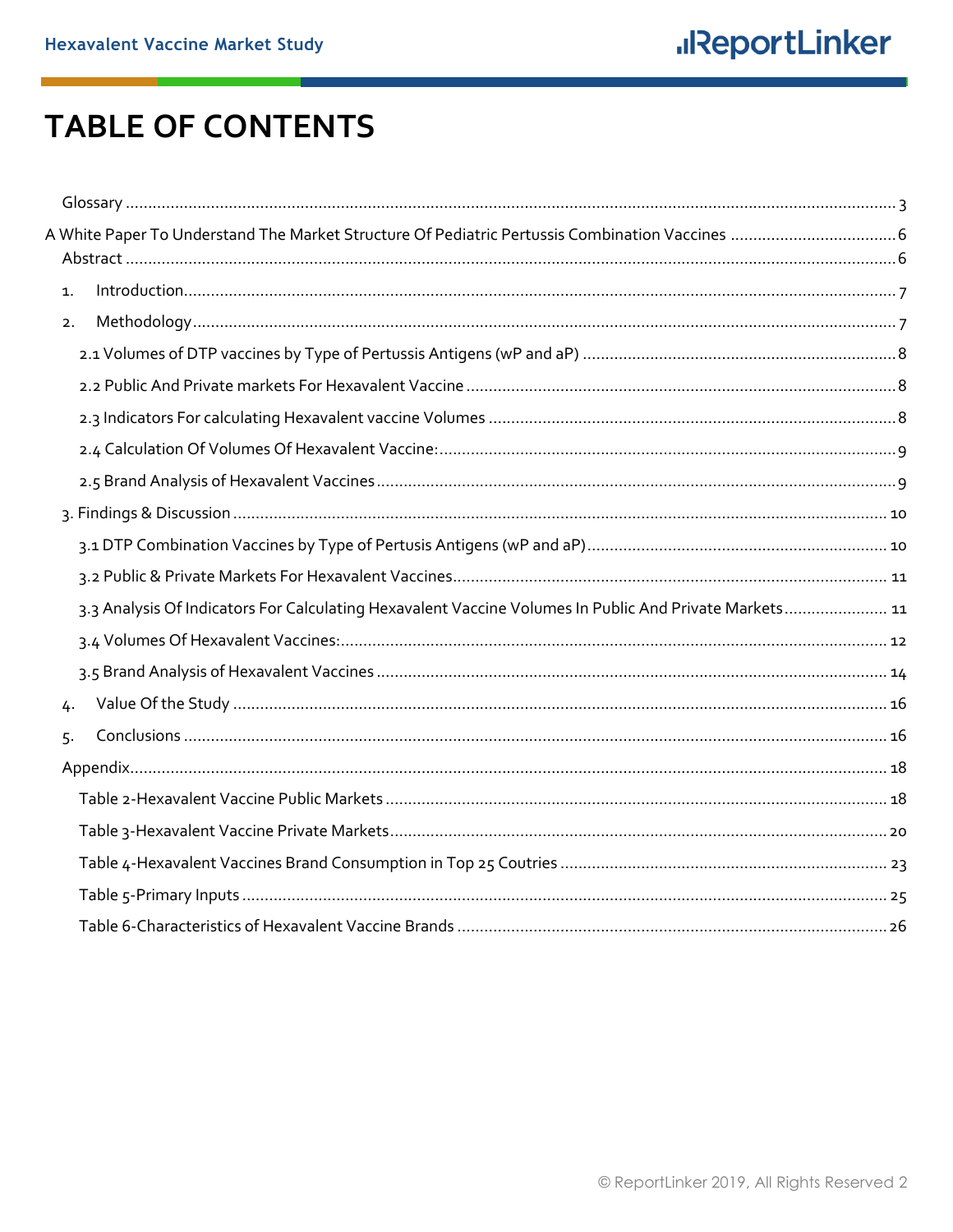### <span id="page-2-0"></span>**Glossary**

### **Antigen**

Any substance that produces immune response in the body against a foreign substance.<sup>1</sup>

### **Dosage Regimen**

The number of hexavalent vaccines doses (2 or 3) recommended in each country in their national immunization schedule.<sup>2</sup>

#### **DTP Vaccine**

A vaccine that produces immunity against three deadly diseases - namely diphtheria, tetanus, pertussis.<sup>3</sup>

### **DTP3 Immunization Rate**

The percentage of one-year-olds who have received three doses of the combined diphtheria, tetanus toxoid and pertussis (DTP3) vaccine in a given year.<sup>4</sup>

#### **DTaP Vaccine**

DTaP is a combined vaccine against diphtheria, tetanus, and pertussis, in which the pertussis component is acellular (contains purified components of B. pertussis). 5

### **DTwP Vaccine**

DTwP is a combined vaccine against diphtheria, tetanus, and pertussis, in which the pertussis component is a whole-cell, which is an entire B. pertussis organism that has been inactivated. $^{\rm 6}$ 

## **GAVI**

The Global Alliance for Vaccines and Immunizations (GAVI), is an international organization, bringing together public and private sectors with the shared goal of creating equal access to new and underused vaccines for children living in the world's poorest countries.<sup>7</sup>

#### **Hexavalent Vaccine**

The hexavalent vaccine (DTaP-Hib-HepB-IPV) is a six-in-one vaccine recommended in three or four doses to protect babies against diphtheria (D), tetanus (T), pertussis (aP) (whooping cough), poliomyelitis (IPV), haemophilus influenza type B (Hib) and hepatitis B (Hep B). All hexavalent vaccines are intended for pediatric use.<sup>8</sup>

## **Hexaxim®/Hexyon®/Hexacima®**

Hexaxim**®** is a fully liquid, ready to use hexavalent vaccine, manufactured by Sanofi-Pasteur.<sup>9</sup>

#### **Infanrix Hexa®**

Infanrix Hexa**®** is a hexavalent vaccine which needs to be reconstituted before the injection, manufactured by GlaxoSmithKline.<sup>10</sup>

## **Public Markets (Hexavalent Vaccines)**

Public markets include countries where hexavalent vaccines are included under national immunization schedules and supplied to the entire nation by the government or governmental agencies. These vaccines are generally procured through tenders, and distributed to healthcare practitioners (HCPs).<sup>11</sup>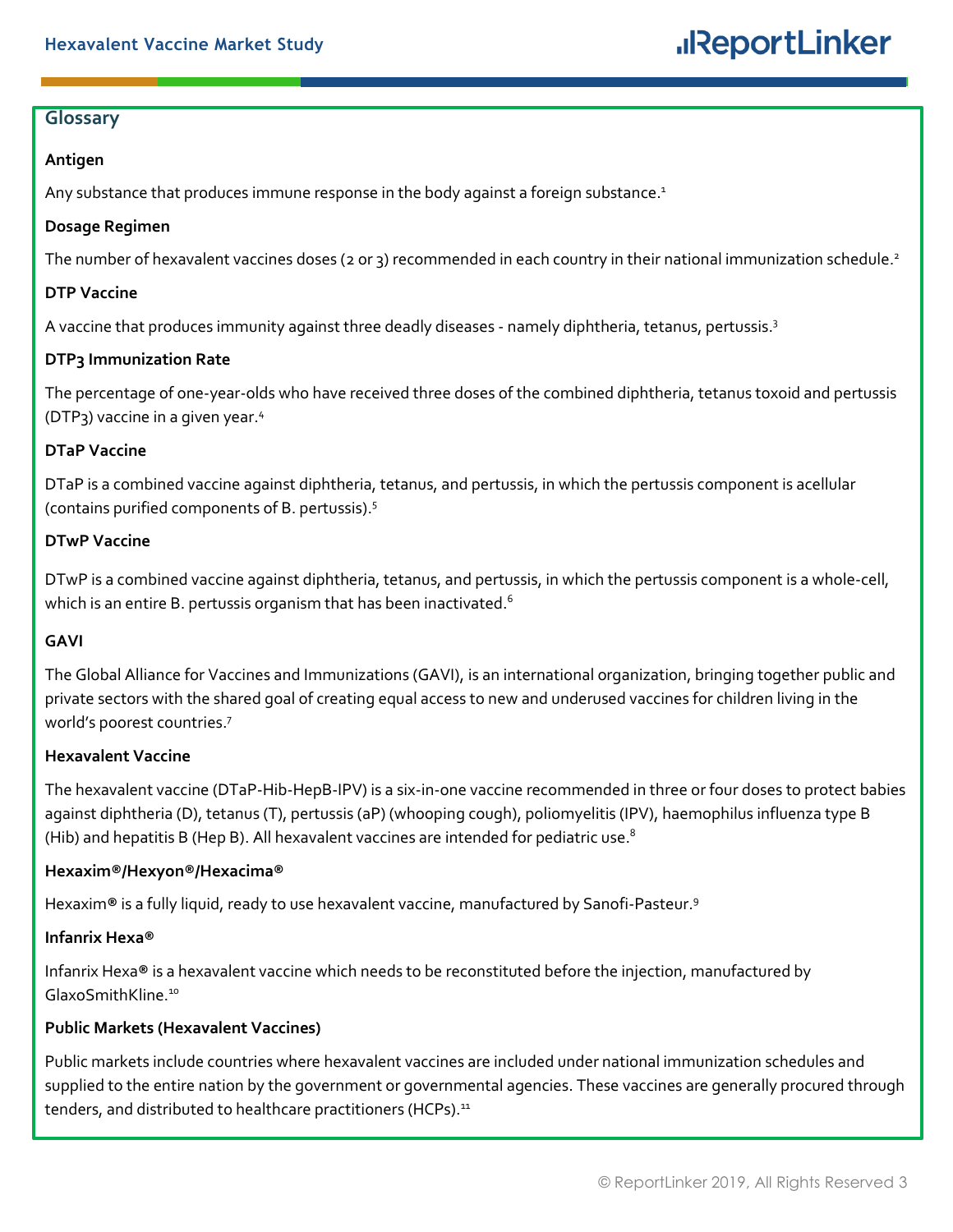#### **Private Markets (Hexavalent Vaccines)**

Private markets include countries where hexavalent are given by private practitioners as they are not included in the national immunization schedule. The price for this vaccine may be partially or completely reimbursed by insurance companies, or entirely to be borne through out of pocket expenditure.<sup>12</sup>

#### **Pertussis vaccines (aP and wP)**

Pertussis, also known as whooping cough, is a highly contagious respiratory disease caused by the bacterium *Bordetella pertussis*. Pertussis vaccine is available in two forms namely acellular pertussis (aP) or whole-cell pertussis (wP).<sup>13</sup>

#### **Surviving Infants**

Surviving infants is the number of infants reaching their first birthday during a given year.<sup>14</sup> First three doses of hexavalent vaccines are administered to surviving infants under 12 months of age.<sup>15</sup>

#### **Statutory Insurance**

Statutory health insurance is financed by funds, which are financially and organizationally independent, contributed by employees and employers through payroll taxes.<sup>16</sup>

#### **UNICEF**

The United Nations International Children's Emergency Fund works in 190 countries and territories to protect the rights of every child.<sup>17</sup>

#### **WHO Vaccine Prequalification (Prequalified vaccine)**

WHO prequalification ensures vaccines used in immunization programmes are safe and effective. It provides Member States and procurement agencies, such as GAVI and UNICEF, with the information required to purchase vaccines matching the specific needs of the programme. $^{\rm 18}$ 

#### **Vaxelis®**

Vaxelis**®** is a fully liquid hexavalent vaccine, manufactured by MCM Vaccine Company, a joint venture between Sanofi Pasteur and Merck.<sup>19</sup>

#### **V3P/MI4A Database**

V3P/MI4A database contains information on vaccine prices, volumes, manufacturers, procurement modalities, contract length and more as reported by over 150 countries. This database is published by World Health Organization (WHO).<sup>20</sup>

#### **WHO**

The World Health Organization is a specialized agency of the United Nations working in 194-member countries. This organization deals with issues related to public health.<sup>21</sup>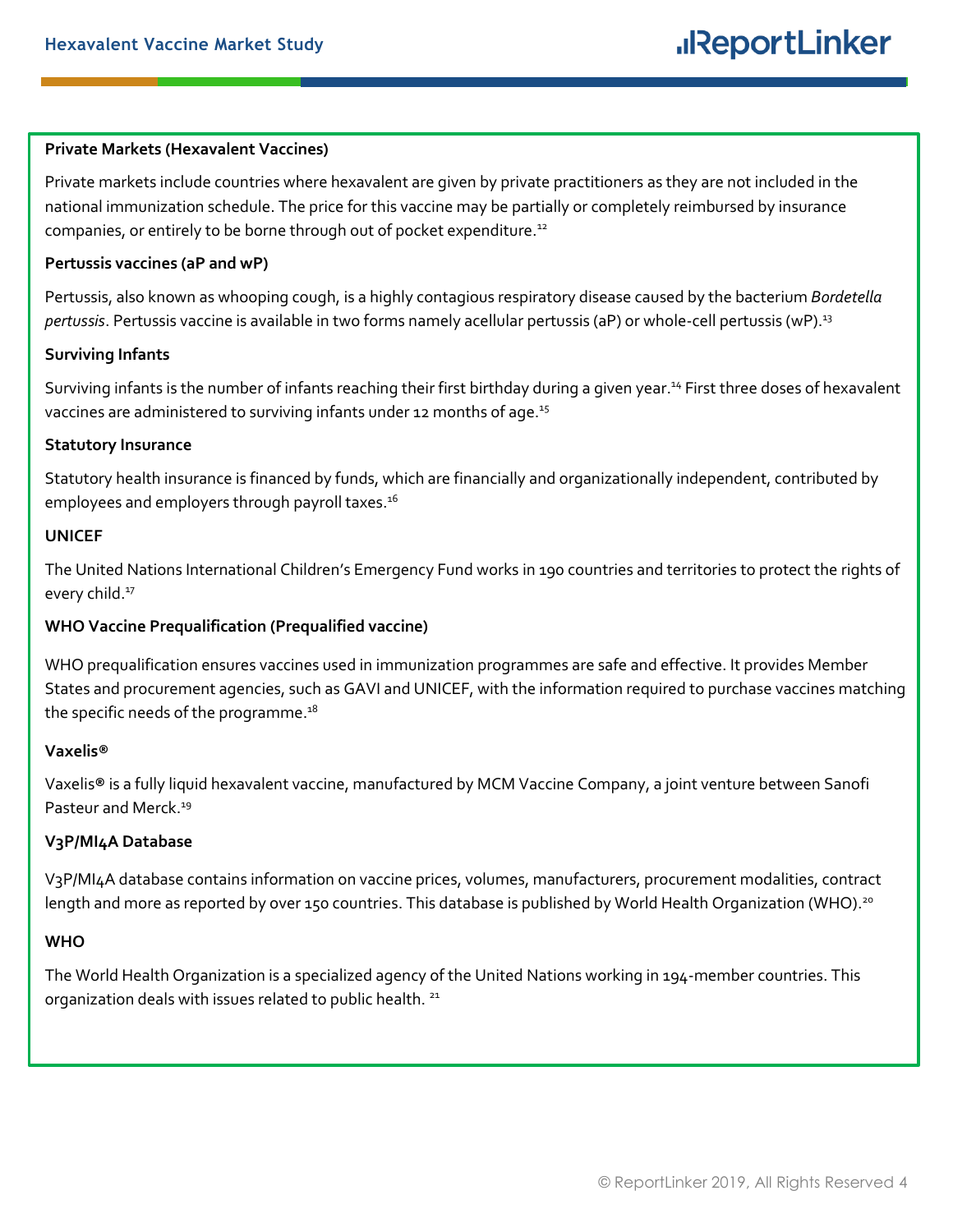#### **Market Structure Of the DTP Combination Vaccines**

The below schematic is to give a background understanding of the hexavalent vaccines market.



\*One wP hexavalent vaccine called easy six produced by panacea biotech but with registration and sales limited to India.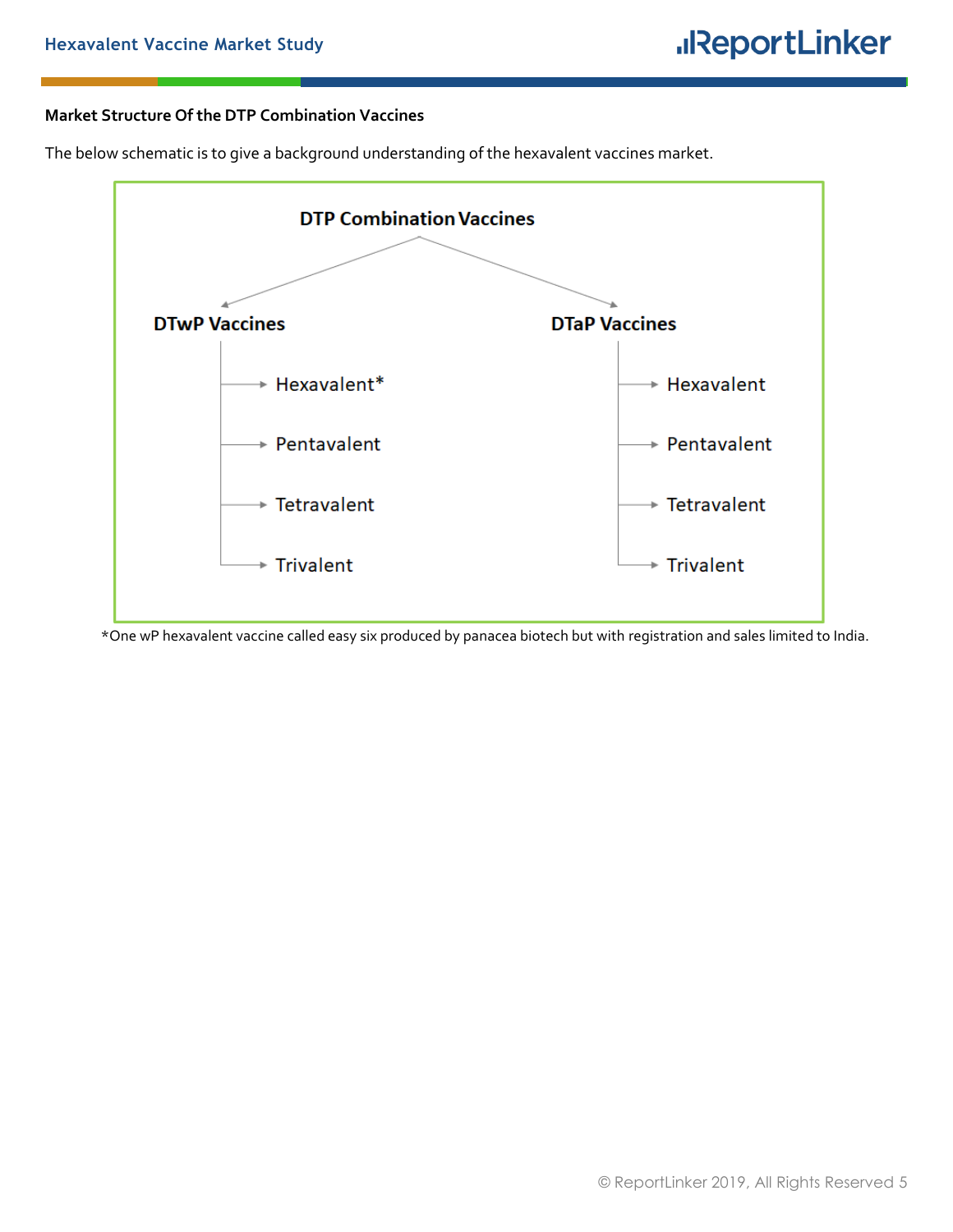# <span id="page-5-0"></span>**A White Paper To Understand The Market Structure Of Pediatric Pertussis Combination Vaccines**

## <span id="page-5-1"></span>**Abstract**

The objective of the present study is to understand usage patterns for pediatric aP (acellular pertussis) hexavalent vaccines, and to identify the market structure (by volumes administered) among hexavalent aP vaccines. Hexavalent vaccines are **(**sixin-one ready to use) (or 5+1) combination vaccines recommended for administration in three or four doses to protect babies against diphtheria (D), tetanus (T), pertussis (P) (whooping cough), poliomyelitis (IPV), haemophilus influenza type B (Hib) and hepatitis B (Hep B). Hexavalent vaccines form a part of the DTaP based combination vaccines market (which also include pentavalent and tetravalent vaccine). DTaP vaccines together with DTwP based vaccines compose the DTP backbone combination vaccines market.

In order to meet the study objectives, we analyzed key indicators such as vaccine immunization schedules, recommended dosage regimens, vaccination coverage rate and population of surviving infants for all the 102 target countries, across the globe, in 2018. Qualitative and quantitative data gathered through application of these key parameters were used to estimate market volumes for hexavalent vaccines in each target country. We referred to UNICEF, WHO and other countryspecific sources for data gathering.

Our results show that DTaP combination vaccines (acellular pertussis) have only a small presence in the DTP based combination vaccines market with a 17% share of the total 455 million doses in 2018. Hexavalent vaccines account for 40% of the DTaP market with approximately 35 million doses consumed in 2018. The study found that hexavalent vaccines are more often utilized in public markets. By region, hexavalent vaccines are consumed more in the European region (EUR). The three countries using the highest volumes of hexavalent vaccines are Iraq, South Africa and Mexico.

Based on our estimations, Hexaxim**®**, the hexavalent vaccine from Sanofi Pasteur, holds the leading position in the hexavalent vaccines market with 63% of the volumes consumed across the globe. Infanrix Hexa**®**, manufactured by GlaxoSmithKline (GSK) accounts for 33% of the hexavalent vaccines market, and Vaxelis**®**, manufactured by MCM accounts for 4% of the hexavalent vaccines market based on volumes administered in 2018. In public markets analyzed, Hexaxim**®**  has 69.6% of market share and is the most used hexavalent vaccine.

**Key Words:** Hexavalent Vaccine, Immunization, Dosage, Hexaxim**®**, Infanrix Hexa**®**, Vaxelis**®**, Acellular Pertussis, Wholecell Pertussis, Combination Vaccine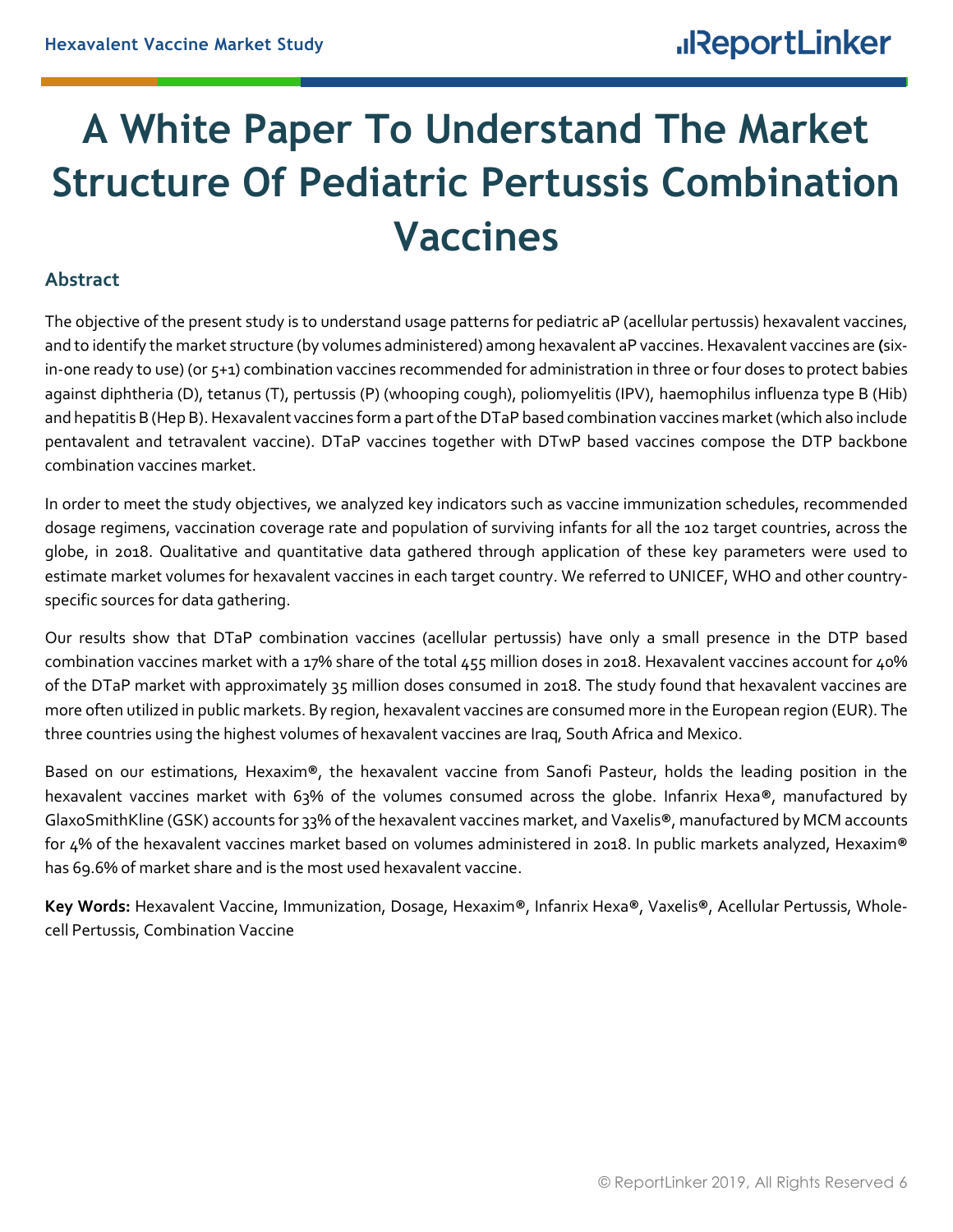#### <span id="page-6-0"></span>**1. Introduction**

Combination Vaccines are promoted to overcome the problems associated with multiple administration of monovalent vaccines. The use of combination vaccines, which include several antigens in a single administration, offer benefits such as reduced complications associated with multiple intramuscular injections, decreased costs of stocking and administering separate vaccines, and a lowering of the risk of delayed or missed vaccinations.<sup>22</sup> The combined diphtheria, tetanus and pertussis (DTP) vaccine, which includes a whole-cell pertussis component (DTwP) or two or more acellular pertussis components (DTaP) has already been incorporated into the national immunization schedules in most countries.<sup>23</sup> These DTP based vaccines serve as the backbone of several other combination vaccines such as tetravalent, pentavalent and hexavalent vaccines.

The traditional trivalent (DTP) and tetravalent (DTP-HepB) vaccines have been replaced with pentavalent vaccines (DTP-Hib, HepB) in most countries.<sup>24</sup> Pentavalent vaccines with a whole-cell pertussis component (wP) are used by most developing countries in accordance with WHO recommendations on pertussis vaccines, $25$  whereas pentavalent & hexavalent vaccines with acellular pertussis component (aP) are increasingly used by developed countries.<sup>26</sup> Hexavalent vaccines have replaced pentavalent vaccines in most European countries, and are preferred vaccines in this region. Inclusion of hexavalent vaccines in the immunization schedule of a country is a potential approach to global inactivated polio vaccine (IPV) access, which supports the commitment of the World Health Organization (WHO) to eradicate the polio virus.<sup>27</sup>

Hexavalent vaccines are a way to increase the compliance with the full primary schedule and the coverage rate of these 6 antigens, assuring simplification of administration and a better control of vaccination program costs.**<sup>28</sup>**

The Hexavalent vaccine (DTaP Hib HepB IPV) is a six-in-one (all the antigen in the same container with no reconstitution) (or 5+1) vaccine recommended in three or four doses schedule to help protect babies against diphtheria (D), tetanus (T), pertussis (aP)

(Whooping cough), poliomyelitis (IPV), *Haemophilus influenza type B (Hib)* and hepatitis B (Hep B).<sup>29</sup> To date there is only one hexavalent vaccine with a whole-cell pertussis component available only in India.

There are three hexavalent vaccine preparations commercially available for administration to children; namely Hexaxim®/Hexyon®/Hexacima® (Sanofi Pasteur), Infanrix Hexa**®** (Glaxosmithkline, GSK) and Vaxelis**®** (manufactured by MCM). Hexaxim**®** and Vaxelis**®** are fullyliquid formulations available in ready to use syringes, while the Hib component in Infanrix Hexa**®** is supplied as a lyophilized white powder that has to be reconstituted with the components present in the pre-filled glass syringe.<sup>30</sup> These three vaccines have similar number of antigens with significant differences in the number of purified pertussis antigens available. Infanrix Hexa**®** has three purified antigens of *Bordetella pertussis* namely pertussis toxoid (PT), filamentous haemagglutinin (FHA), and pertactin (PRN), whereas Hexaxim**®** includes two purified antigens (PT, FHA), and Vaxelis**®** includes five purified antigens (PT, FHA, PRN, FIM (*Fimbriae*) type 2, 3)<sup>31</sup> (Table 6). Hexaxim**®** is the only hexavalent vaccine having World Health Organization (WHO) prequalification status and also the only one available in both pre-filled syringe or mono-dose vial presentation.

The primary goal of this white paper is to understand the utilization trends for hexavalent vaccines.

#### <span id="page-6-1"></span>**2. Methodology**

The study is based on the worldwide demand estimates for the hexavalent vaccines. The potential size of the worldwide hexavalent vaccine market is determined by three factors — the annual worldwide birth cohort, the proportion of children receiving hexavalent vaccine, and the number of doses of vaccine a child receives as per the recommended dosage regimen. The stakeholders influencing the hexavalent vaccine demand include governments of industrialized and developing countries, and the private sector.<sup>32</sup>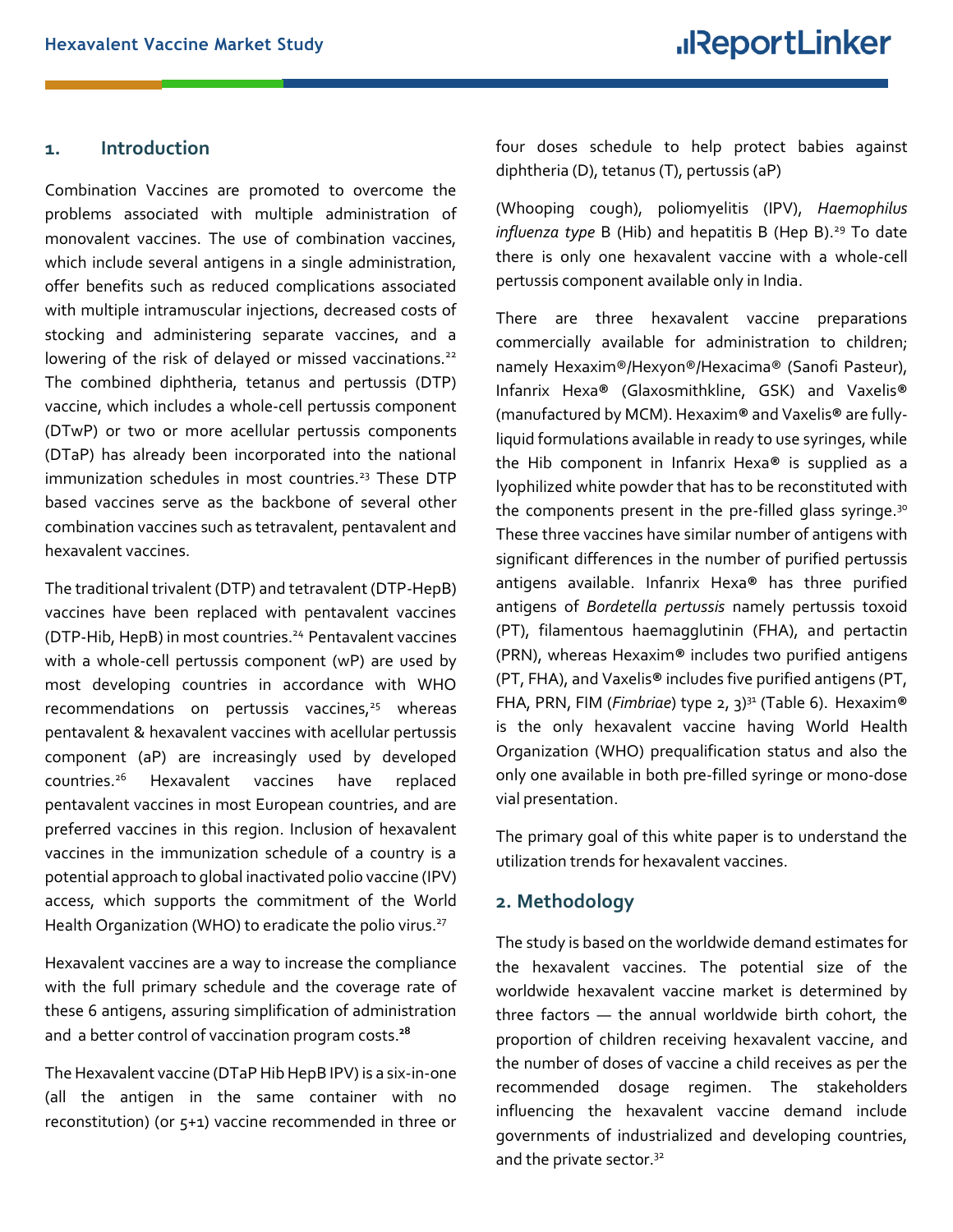## <span id="page-7-0"></span>**2.1 Volumes of DTP vaccines by Type of Pertussis Antigens (wP and aP)**

The global volumes for wP & aP DTP combination vaccines are taken from a global market study conducted by the WHO on diphtheria and tetanus containing vaccines.<sup>33</sup> The further split of aP vaccines into hexavalent, pentavalent, and others is based on inputs from the Vaccine Product, Price and Procurement (V3P) database.<sup>34</sup>

#### <span id="page-7-1"></span>**2.2 Public And Private markets For Hexavalent Vaccine**

A total of 194 countries were selected from WHO Global Health Observatory (GHO) data and public and private markets for hexavalent vaccines are identified based on the inclusion or otherwise of the hexavalent vaccine in the government supply and in the national immunization schedule of the country. The countries having hexavalent vaccine in their national immunization schedule are designated public markets. Government bears a part or all of the expenditure for immunization in the public markets whereas vaccine expenditure in private markets is through out-of-pocket expenditure or reimbursement by private insurance payers.

All 194 countries selected from WHO are classified as high income, Upper middle income, Lower middle income, and low income countries based on World Bank classification,<sup>35</sup> which is adopted by WHO.<sup>36</sup> Low income countries are excluded in this analysis, based on the assumption that governments in low income countries cannot afford the supply of hexavalent aP vaccines and that the consumption of hexavalent vaccines are also limited t among private markets in these countries.<sup>37</sup> Countries in which hexavalent brands are not registered, are also excluded in the study. Finally, 102 countries are considered for the current study which include 40 countries with public markets for hexavalent aP vaccines (Table 2) and 62 countries with hexavalent aP vaccines administered through private markets (Table 3)

For each of the countries in the public and private markets, data for the following indicators (surviving infants, immunization rate, and dosage regimen) are collected to estimate the volumes of hexavalent vaccines consumed in a year. In this study, all the indicators and the volumes of the vaccines are estimated for 2018.

### <span id="page-7-2"></span>**2.3 Indicators For calculating Hexavalent vaccine Volumes**

**2.3.1 Surviving Infants:** The doses of hexavalent vaccines are administered to children less than 12 months of age. $3^8$ Hence the surviving infant population below 12 months of age is the target population for this study. The data on the surviving children (birth cohort) is obtained from WHO, GAVI, UNICEF, UN population data, and national statistics from CIA Factbook (Table 2 & Table 3).

**2.3.2 Immunization Rate for Hexavalent vaccines:** The DTP3 vaccine immunization rate was considered for estimating the hexavalent vaccine immunization rate. For public markets with only hexavalent vaccine supplied through national schedule, the total immunization rate of DTP3 is considered as immunization rate of hexavalent vaccine (Table 2).

For public markets having hexavalent vaccines along with other multivalent vaccines, the immunization rate for hexavalent vaccines is estimated based on the consumption of hexavalent vaccines as a proportion of all the available multivalent vaccines (Table 2).

For private markets, the immunization rate for hexavalent vaccines is estimated, based on data collected from secondary sources such as WHO,<sup>39</sup> and the Center of Disease Control and Prevention (CDC).<sup>40</sup> Parameters such as the income status of a country, sourced from WHO is also considered for estimating private hexavalent vaccine market volumes for some of the countries. (Table 3)

**2.3.3 Dosage Regimen:** The number of doses of hexavalent vaccines suggested under each country's immunization schedule is obtained from the WHO. (Table 2) For countries under private markets, the standard number of doses suggested by recognized authorities and European Union is considered (Table 3).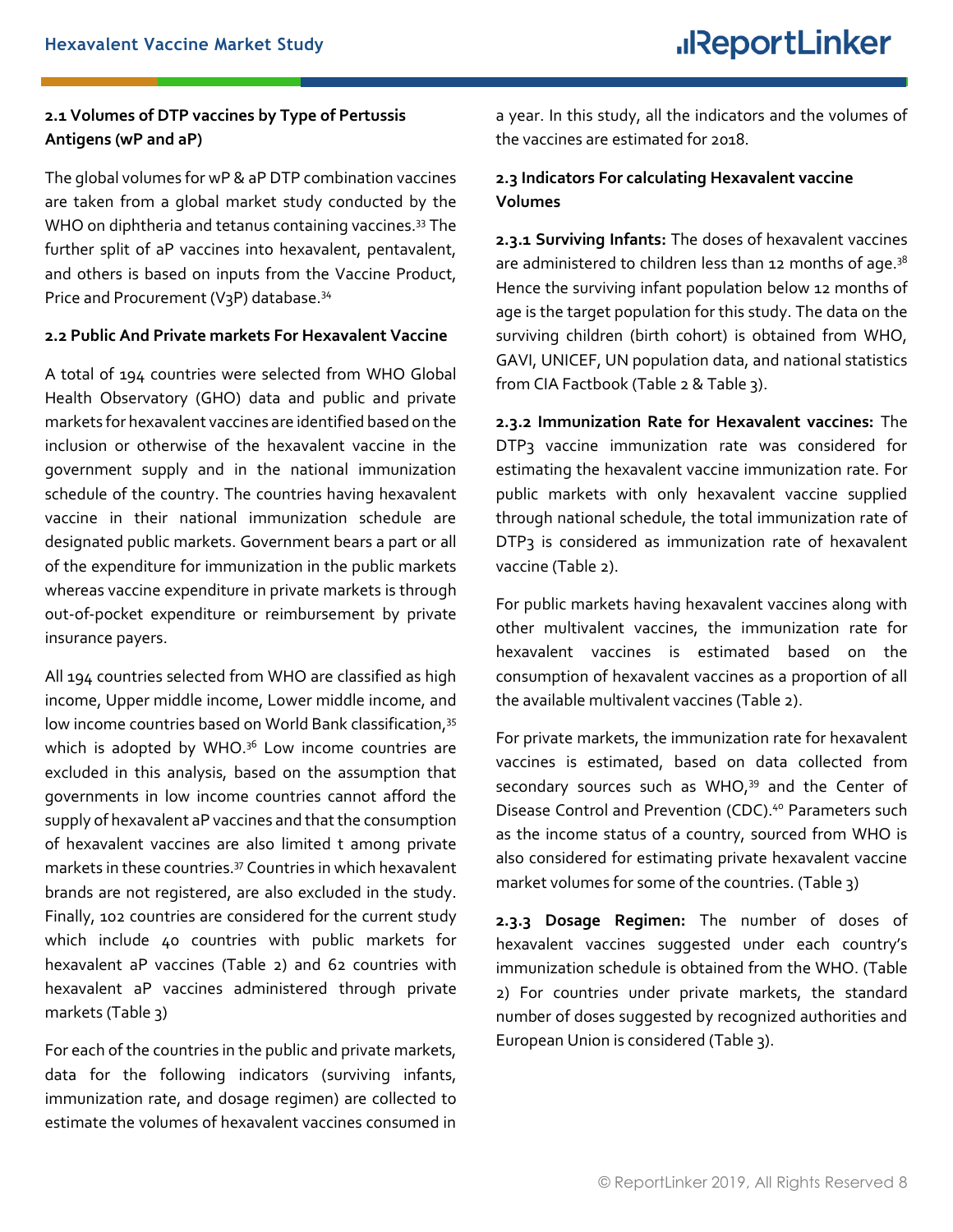#### <span id="page-8-0"></span>**2.4 Calculation Of Volumes Of Hexavalent Vaccine:**

The hexavalent market volumes are calculated using these parameters— surviving infants' population, hexavalent vaccine immunization rate, and dosage regimen. The objective is to find the utilization of hexavalent vaccine by region, by country and by individual brand.

#### <span id="page-8-1"></span>**2.5 Brand Analysis of Hexavalent Vaccines**

Brand preference among the hexavalent brands is estimated for the top 25 countries having high sales volumes for the hexavalent vaccines.

Our criterion for identifying the top 25 countries is that these countries account for more than 84% of the hexavalent vaccines market by volume. On average, the brand of vaccine that is consumed more in these 25 countries will be a market leader in the overall hexavalent vaccine market. (Table 4)

The consumption patterns for each brand of vaccines across the target countries is obtained through information gathered by various sources as below-

- 1. National and Regional Tenders
- 2. Ministry Of Health (MOH) and National Health Authorities
- 3. Primary Interviews with Pediatricians and Vaccine Manufacturers

The method by which vaccines are purchased and financed in each country influences the proportion of individual brands of vaccine consumed. In hexavalent public markets, the government finances and procures vaccines in large quantities through tenders. In hexavalent private markets, where individual consumers pay for the vaccine through out-of-pocket or private insurance, hexavalent vaccines are procured by either GP/ pediatricians offices or by pharmacies, directly from the manufacturer and/or through wholesalers.

#### **National and Regional Tenders**

Governmental vaccine procurement departments under the country's Ministry of Health generally procure vaccines through national or regional tenders. For instance,

hexavalent vaccines are procured by national tenders in Iraq, Mexico, Australia, Romania and the Netherlands. Italy and Spain procure vaccines through regional tenders. In Saudi Arabia, vaccines are procured through Gulf Cooperation Council (GCC) unified tenders coordinated by Gulf Health Council. Tendering information details and their outcomes in terms of brands purchased are as below-

- In Iraq, The State Co. For Marketing Drugs and Medical Appliances (KIMADIA), under Ministry of Health procures vaccines through annual tenders. The latest tender for hexavalent vaccines of three million doses (for the consumption in 2018), is awarded to Sanofi's 'Hexaxim**®**'.<sup>41</sup>
- In Saudi Arabia, the Gulf Health council procures vaccines, through annual GCC tenders. In 2018, tender for hexavalent vaccines is awarded to Sanofi's Hexaxim**®**. <sup>42</sup> More than 90% of hexavalent vaccine administered in Saudi Arabia is through national immunization schedule and is of 'Hexaxim**®**' brand.
- In Mexico, Ministry of Health (MOH) procures tenders for the hexavalent vaccines. Only Hexaxim**®** is procured by the MOH in 2018.<sup>43</sup> Around 96% of hexavalent vaccines administered in Mexico are of Hexaxim**®**.
- In Australia, Infanrix hexa**®** is the only brand of hexavalent vaccine procured by the Department of Health through national tenders. Around one million doses of Infanrix hexa**®** vaccine are procured in 2018.<sup>44</sup>
- Romania Ministry of Health procured both Infanrix hexa**®** and Hexaxim**®** brands of hexavalent vaccines in 2018<sup>45</sup> . Around 60% of the hexavalent vaccine doses procured are of Hexaxim**®** <sup>46</sup> and the remaining market constitute Infanrix Hexa**®**.
- In Chile, The National Health Service System (CENABAST), under the Ministry of Health procures vaccines, and it procured 'Hexaxim**®**' vaccine for public immunization in 2018.<sup>47</sup>
- In Netherlands, vaccines are procured through national tenders in the country<sup>48</sup>. Infanrix hexa**®** and Vaxelis**®** are administered in equal volumes in Netherlands in 2018.<sup>49</sup>
- In Italy and Spain, vaccines are procured through regional tenders. In 2018, Hexaxim**®**, <sup>50</sup> and Infanrix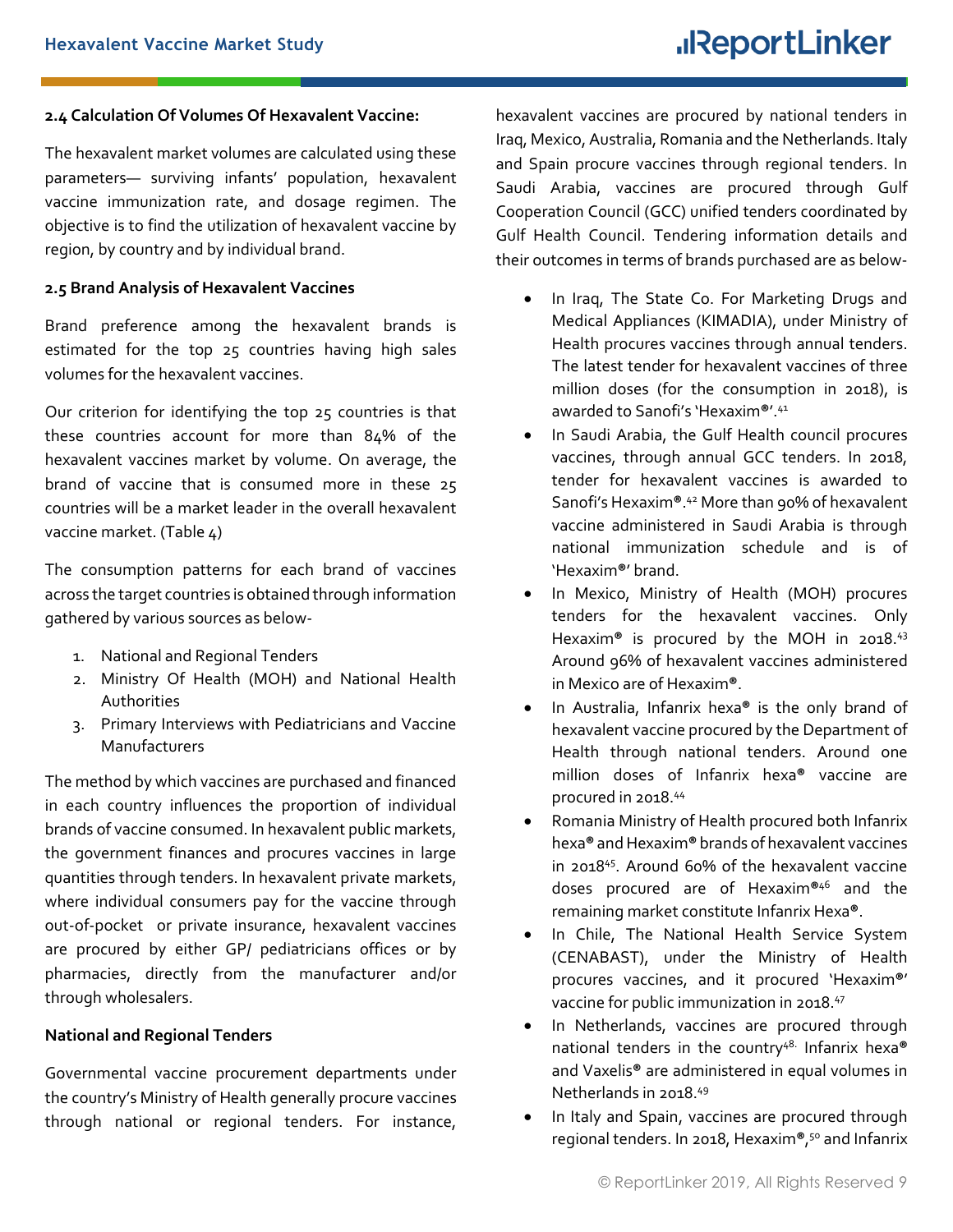hexa**®**, <sup>51</sup> are procured by regional tenders in both the countries.

### **Ministry Of Health (MOH) and National Health Authorities**

The information on brands of hexavalent vaccine administered in national immunization schedules in the different countries is gathered through authentic secondary sources such as Ministry of Health (MOH) sites, publications by government health authorities among others. For instance, the Swedish public health authority publishes information on the hexavalent brands and the volumes consumed in the country. This along with the information from the regional tenders awarded for 2018 in the country are used to assess the hexavalent vaccines brand utilization in the country.<sup>52</sup>

In UK, Switzerland, Canada, Belgium and Libya, only one brand of vaccine is administered or available in the public markets, and so the entire public market consists of these brands of vaccine. For instance, in the UK<sup>53</sup>, Switzerland<sup>54</sup>, and Canada<sup>55</sup> , Infanrix hexa**®** is the only brand of vaccine available and administered to all the target children. In Libya<sup>56</sup> and Belgium<sup>57</sup> 'Hexaxim**®**' is the brand of hexavalent vaccine available and administered to the target children. The National Center for Disease Control (NCDC) provides medical supplies and vaccines in Libya.

According to United Nations Industrial Development Organization (UNIDO), South Africa, has allocated around 40% of its vaccine supplies budget for the procurement of hexavalent vaccine from Sanofi (Hexaxim**®** brand). <sup>58</sup> The vaccinator's manual published by the National Department of Health, recommends only Hexaxim**®** under hexavalent vaccines, to be administered to children. <sup>59</sup>

#### **Primary Interviews**

In some of the countries, especially in countries with hexavalent private markets, data on vaccine procurement by pharmacies or clinics, and or wholesaler sales data is not publicly accessible. Primary interviews with physicians, nurses and vaccine manufacturers were conducted for such countries to know the brand utilization.

Insights on the brand split of vaccines in Germany, the Czech Republic, France, Thailand, Indonesia, India, and Poland were obtained through primary interviews. (Table 5)

## <span id="page-9-0"></span>**3. Findings & Discussion**

## <span id="page-9-1"></span>**3.1 DTP Combination Vaccines by Type of Pertusis Antigens (wP and aP)**

In China, USA, and Japan no hexavalent vaccines were commercialized at the time of the study. In China only pentavalent aP vaccine is available from Sanofi Pasteur, whereas in USA the DTaP vaccine market is shared between Sanofi Pasteur and GSK. The global DTP-based combination vaccine market in this study excludes DTP vaccines produced and sold onlyin China.

In 2018, the global demand for DTP-based combination vaccines was  $455$  million doses.<sup>60</sup> DTP combination vaccines with a whole-cell pertussis component (DTwP) had an 83% share of the total DTP combination vaccines market in 2018, which accounts to 380 million doses. DTaP combination vaccines (acellular pertussis) had only a 17% share of the DTP combination vaccines market, which accounts to 75 million doses.

DTaP based combination vaccines are more expensive than DTwP vaccines. Pooled procurement agencies such as UNICEF and GAVI procure pentavalent vaccine with a whole-cell pertussis (wP) component for supply to low- and middle-income countries. Also developing countries that procure by self-financing methods procure wP based DTP combination vaccines for the supply in their countries.<sup>61</sup> Acellular component (aP) based DTP vaccines are supplied to the public by governments of high-income countries or consumed in private markets in some high- and middleincome countries through out-of-pocket expenditures. <sup>62</sup>

The above reasons explain the consumption of higher volumes of DTwP vaccines than DTaP vaccines.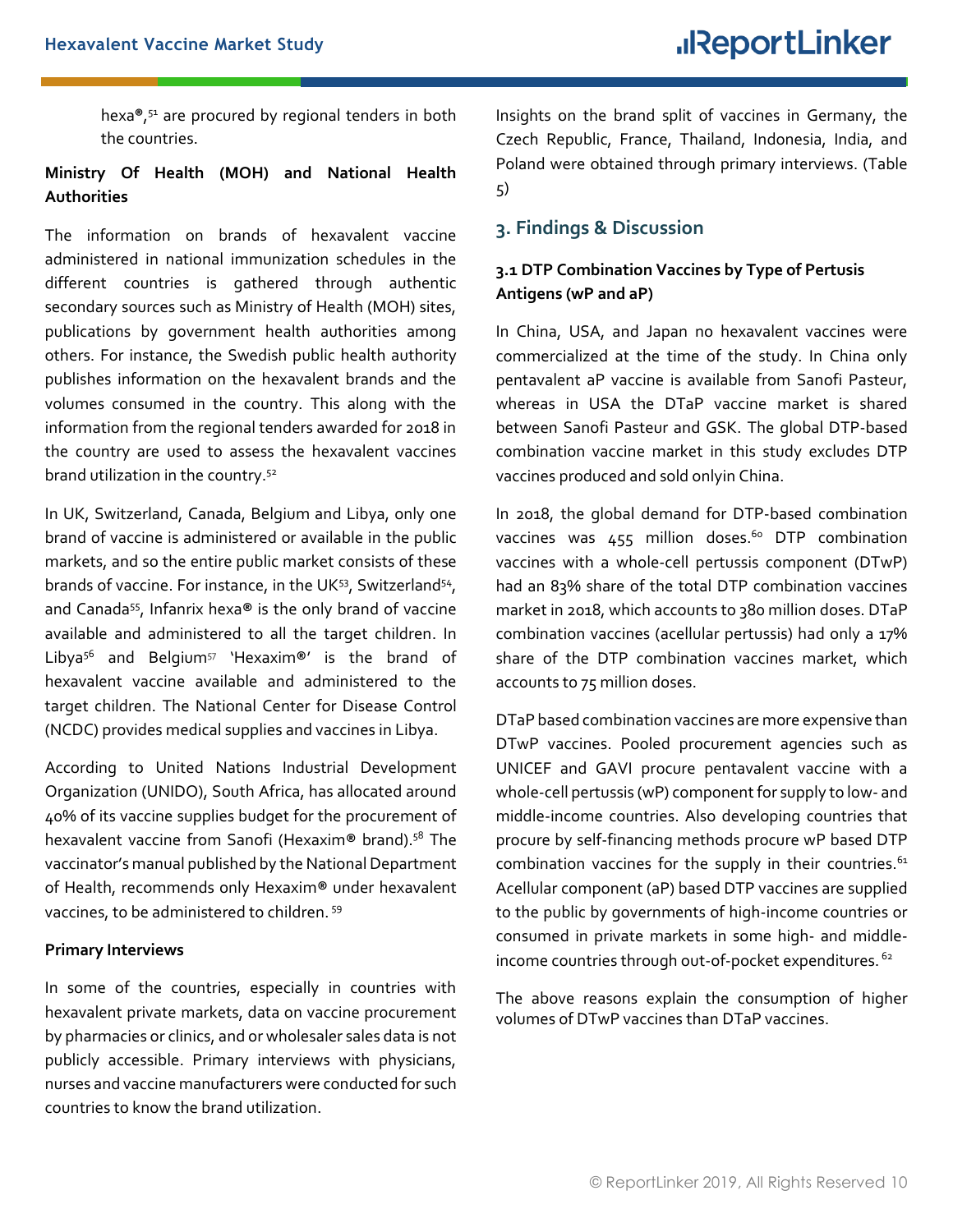

*Fig 1: aP and wP Vaccine split; (Others Include tetravalent)* Global DTP combination market volumes excluding China

The total DTaP combination vaccine market (as shown in Figure-1) is split into hexavalent, pentavalent, and other vaccines. Based on our assumptions, in 2018 the global hexavalent vaccine demand was 35 million doses, which is 47% of the total DTaP market. The demand for pentavalent vaccines and other vaccines were 32 million doses and 7 million doses respectively. The high share of hexavalent vaccines among DTaP based vaccines can be attributed to a shift to hexavalent vaccines by high income countries, particularly among the European countries.

## <span id="page-10-0"></span>**3.2 Public & Private Markets For Hexavalent Vaccines**

Based on government supply and inclusion of hexavalent vaccine in the immunization schedule, the countries are split into public and private markets.

Out of 102 countries considered for the study, 40 countries are public markets for hexavalent vaccines and the remaining 62 countries are private markets, as shown in Figure 2.



 *Fig 2: Hexavalent public & private markets (refer to Table 2 & Table 3 in appendix)*

The hexavalent vaccines are used in 40 countries for public programs which includes 30 high income countries, 9 upper middle-income countries, and one lower middle-income country. The high proportion of high-income countries among these public markets is due to the affordability of the hexavalent vaccines by the governments of highincome countries.

Hexavalent vaccines are provided by private services in 62 countries, of which 17 are high income, 24 are upper middle income, 20 are lower middle-income countries, and only one country is from the low-income group.<sup>63</sup>

## <span id="page-10-1"></span>**3.3 Analysis Of Indicators For Calculating Hexavalent Vaccine Volumes In Public And Private Markets**

Three indicators that are used for the estimation of the hexavalent vaccine market in each target country are the annual worldwide birth cohort (surviving infants), the proportion of children receiving hexavalent vaccine (vaccine coverage rate), and the dosage regimen.

#### **3.3.1 Surviving Infants**

The countries with high surviving infant's population demand for more volume of hexavalent vaccine doses. Some hexavalent public markets, namely those of Mexico, Iraq, and South Africa, have high levels of surviving infant population. In 2018, Mexico had a surviving infant population of around two million, whereas Iraq and South Africa each had around one million. The consumption of hexavalent vaccines is high in these public market countries, due to the supply of free or subsidized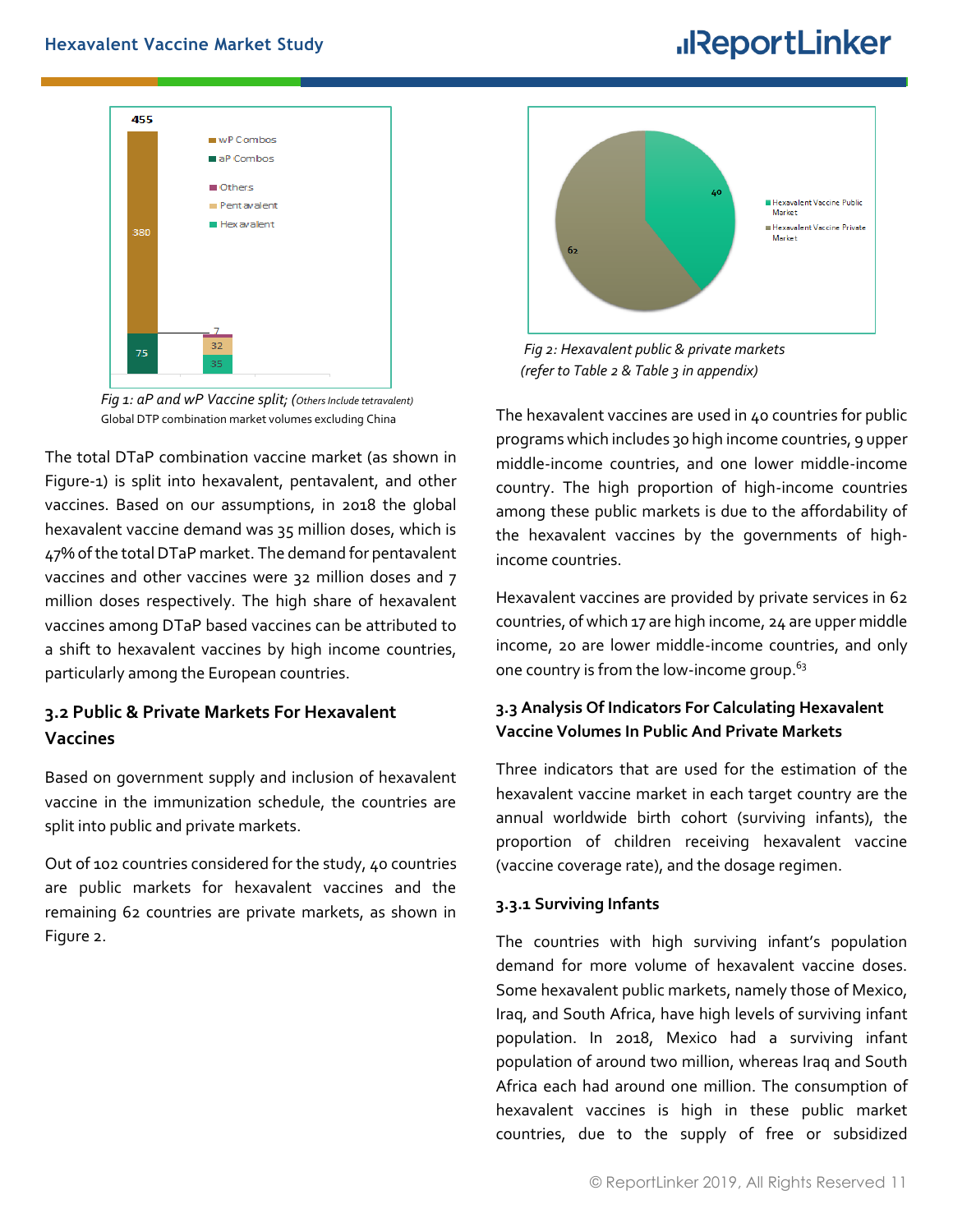hexavalent vaccines by government agencies to the target population (Table 2).

In private markets, countries such as India, Nigeria, Pakistan, and Indonesia have a high surviving infant population. In 2018, India and Nigeria had surviving infant populations of 24 million and seven million respectively, whereas Pakistan and Indonesia each had five million. (Table 3). But only a tiny fraction of population in these countries have access to private vaccination.

#### **3.3.2 Dosage Interval**

Most of the countries with hexavalent public markets have implemented the three-dose hexavalent vaccine schedule. Only seven countries have recommended two doses of hexavalent vaccine in their immunization schedule. In these seven countries a dose of pentavalent vaccine is administered instead of a third dose of hexavalent vaccine (Table 2).

For countries with hexavalent private markets, three doses of hexavalent vaccine are considered as suggested by recognized authorities and/or the European Union (Table 3).

### **3.3.3 Immunization Rate by Hexavalent Vaccine Among Public And Private Markets**

Globally, hexavalent vaccines are consumed more in public markets than private markets.

For public markets where hexavalent is the only vaccine supplied through the national schedule, the rate of immunization is high, ranging from 90% to 99% in most of the countries. For public markets where both hexavalent and other multivalent vaccines are used, the immunization rate for hexavalent vaccines varies by country depending on specific factors such as geographical distribution and availability of vaccines within the country, or particular conditions under which hexavalent vaccines are administered. The immunization rate for hexavalent vaccines ranges from 70%-90% in most of these countries. However, Argentina and Canada have hexavalent vaccine immunization rates of 8% and 30% respectively (Table 2). Even though the overall immunization rate is high in

Argentina and Canada the coverage rate for hexavalent vaccine is low due to local conditions. In Argentina hexavalent vaccines are only administered to children weighing less than 1500 grams (or pre-term born infants) thus in Argentina Public market Hexaxim**®** was in 2018 the only Hexavalent vaccine used for pre-term born infants, which is about 8% of the total infant population. In Canada, hexavalent vaccines are available only in four provinces out of the ten provinces. These reasons explain the low immunization rates of hexavalent vaccine in both the countries.

The immunization rate for hexavalent vaccines is low in private markets and ranges from 1-50%, excluding France and Germany which have 95% immunization rates (thanks to public funding or reimbursement). In private markets most of the high-income countries have hexavalent vaccine immunization rates ranging from 10-20%, whereas upper middle-income countries and lower middle-income countries have hexavalent vaccine immunization rates ranging from 2-5% and 1-2% respectively. The high immunization rates in France and Germany are due to the administration of more than 90% of all the vaccines in the private sector. Also, in these countries there is no central government financing for immunizations, rather statutory (funds from payroll taxes) and private health insurance policies pay for all recommended vaccines making them free of charge to the public.<sup>64</sup> (Table 3).

#### <span id="page-11-0"></span>**3.4 Volumes Of Hexavalent Vaccines:**

In 2018, 25 million doses (71.8%) of hexavalent vaccine were administered in public markets through national immunization programs (NIPs), and 9.8 million doses (28.2%) were administered to infants in private markets (see Figure 3).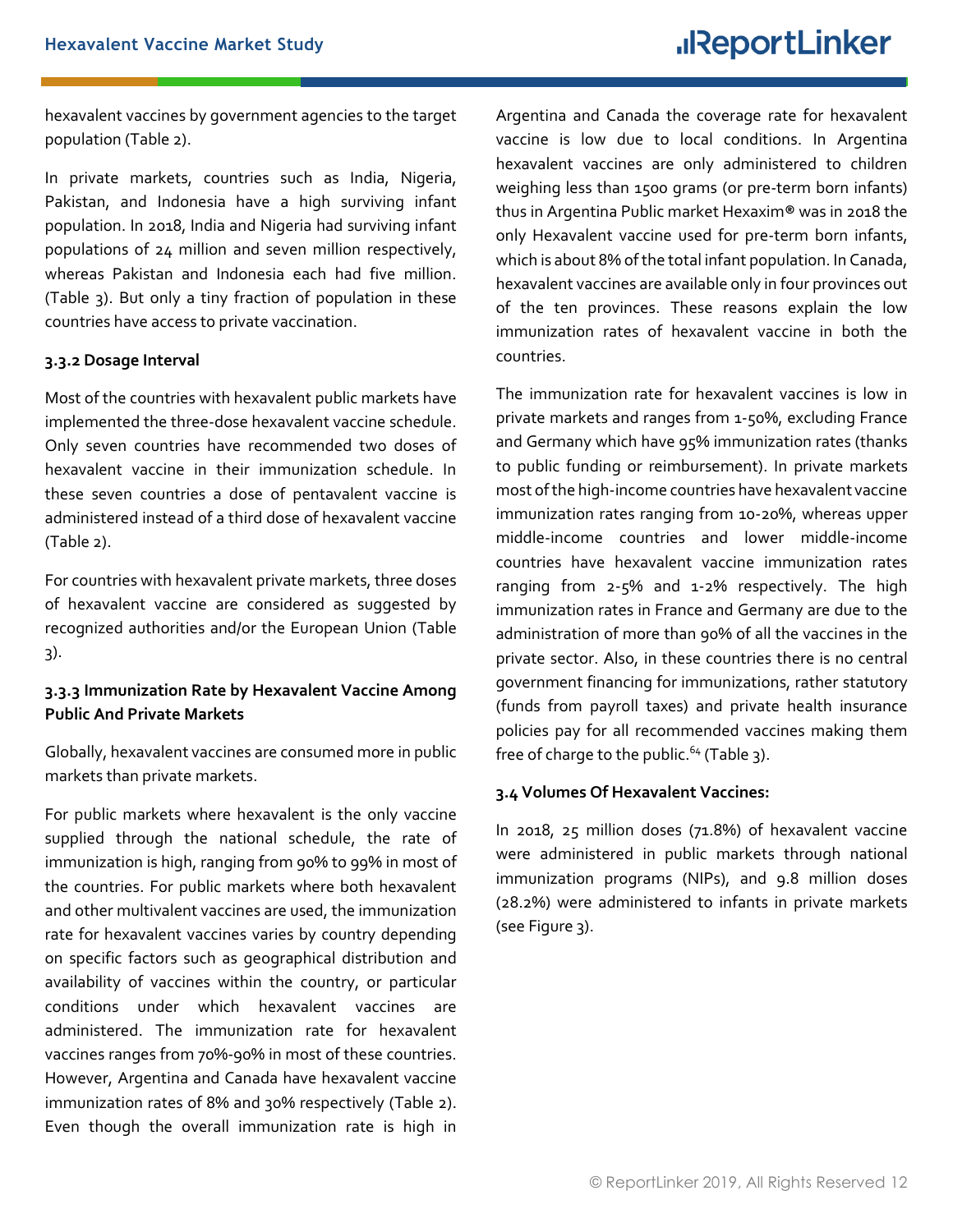

Fig 3: Public and Private Hexavalent Market Share

Hexavalent vaccines were included in the national immunization schedules of many high-income and upper middle-income countries, due to the strong public immunization financing in these countries. The higher cost of hexavalent vaccine is a hindrance to the supply of these vaccines in the low- and middle-income countries.

### **3.4.1 Hexavalent Vaccines Volume Analysis, By Region**

As shown in Figure 4, in 2018 Europe accounted for the major share of the hexavalent vaccines market by volume at 44%, followed by Eastern Mediterranean Region (EMR) with 21% and American Region (AMR) with 14%. African Region (AFR) and Western Pacific Region (WPR) regions accounted for 11% and 6% respectively, followed by South East Asian Region (SEAR) with the lowest share at 4% of the hexavalent vaccine market.



 *Fig 4: Hexavalent vaccine volume analysis by region*

The high share for EUR is due to early approval and adoption of hexavalent vaccines by most European countries. In 2018, the major European countries such as Germany, UK, France, Italy, and Spain each consumed more than one million doses of hexavalent vaccine. In France the use of hexavalent vaccines is mandatory for children born from January  $1<sup>st</sup>$  2018, while in the UK these vaccines have been used in their national immunization schedule from August 2017. Some EU countries, such as Italy, France and Romania, adopted strategies like policy changes and enforcing mandatory vaccination to protect the community when vaccination coverage levels were not satisfactory.

In the EMR Iraq and Saudi Arabia, are the top countries in hexavalent vaccine consumption. In 2018, more than 3.5 million doses of hexavalent vaccines were used in Iraq, while 1.5 million doses of hexavalent vaccines were used in Saudi Arabia.

In AMR, only four countries, namely Argentina, Canada, Chile, and Panama have included hexavalent vaccines in their national immunization schedules. The low consumption of hexavalent vaccines in the AMR region compared to the EUR region can be attributed to the use of hexavalent vaccines only in special situations. In Argentina hexavalent vaccines are used only in preterm newborns weighing less than 1500 grams at birth and aged less than 6 months. $65$  In Canada, only 4 out of 10 provinces use hexavalent vaccines. Recently hexavalent vaccine has been approved in the USA (December, 2018); this may launch by 2020.<sup>66</sup>

In AFR, South Africa was the first country to introduce hexavalent vaccine in its immunization schedule replacing the pentavalent and HepB Vaccines. $67$  More than 70% of hexavalent vaccine volumes consumed in Africa are in South Africa.

In the WPR region only two countries, namely Australia, New Zealand, have hexavalent vaccines in their immunization schedule.

In SEAR hexavalent vaccine is available only through private markets and is not included in the countries' immunization schedules. 68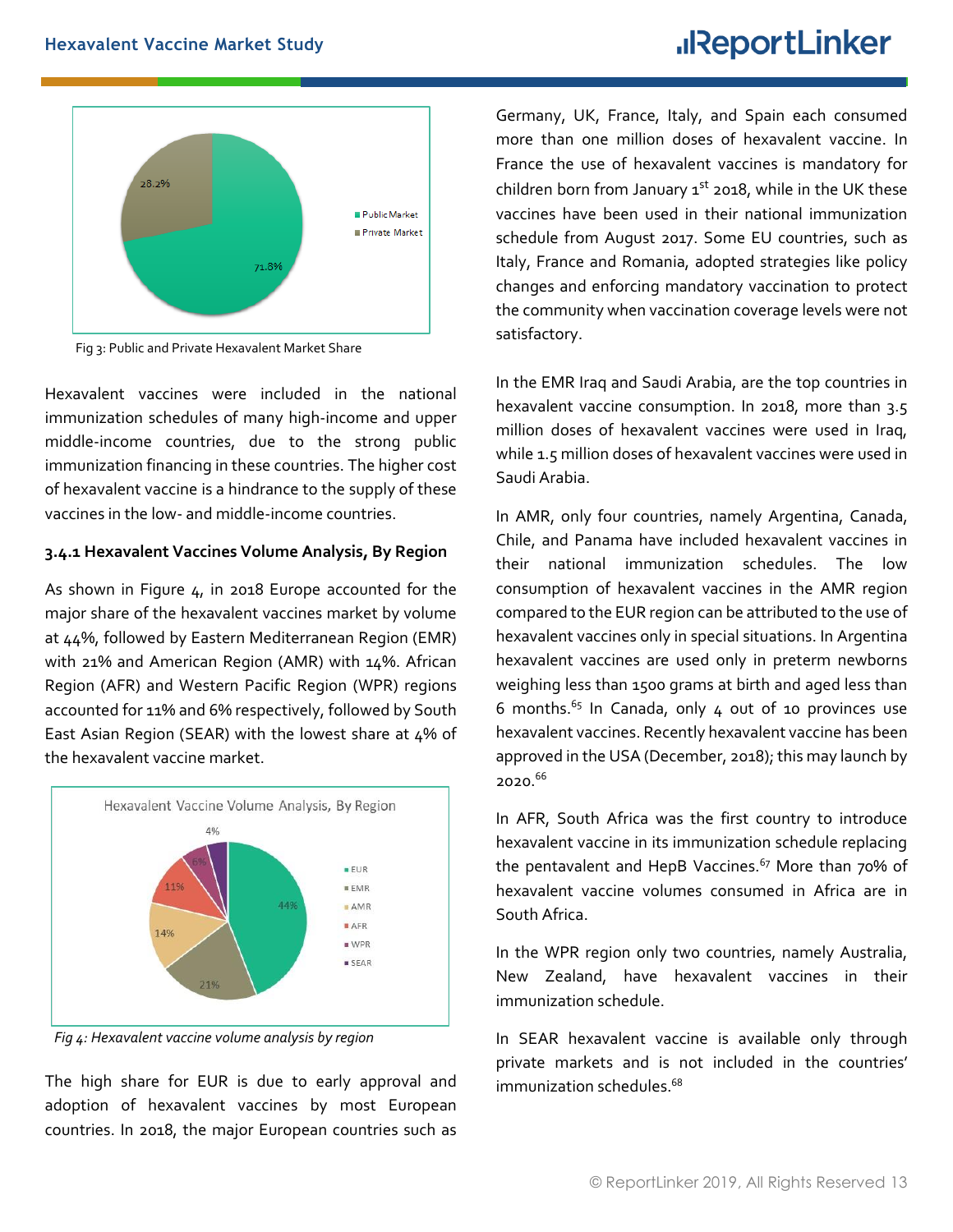#### **3.4.2 Hexavalent Vaccine Volume Analysis, By Country**

In 2018, the top 25 countries consumed 30 million doses of hexavalent vaccines which is 86% of the hexavalent vaccine global consumption (see Table 1).

| Country<br><b>Name</b> | Type of<br><b>Market</b> | <b>Hexavalent</b><br>Vaccine<br>(Volume, mn) | (% Share among<br>top 25 markets) |
|------------------------|--------------------------|----------------------------------------------|-----------------------------------|
| Iraq                   | Public                   | 3.53                                         | 10.2%                             |
| South Africa           | Public                   | 3.18                                         | 9.1%                              |
| <b>Mexico</b>          | Public                   | 3.03                                         | 8.7%                              |
| Germany                | Private                  | 2.78                                         | 8.0%                              |
| <b>UK</b>              | Public                   | 2.27                                         | 6.5%                              |
| France                 | Private                  | 2.25                                         | 6.4%                              |
| Saudi Arabia           | Public                   | 1.69                                         | 4.9%                              |
| Italy                  | Public                   | 1.33                                         | 3.8%                              |
| <b>Spain</b>           | Public                   | 1.18                                         | 3.4%                              |
| Australia              | Public                   | 0.90                                         | 2.6%                              |
| India                  | Private                  | 0.86                                         | 2.5%                              |
| Libya                  | Public                   | 0.81                                         | 2.3%                              |
| Vietnam                | Private                  | 0.76                                         | 2.2%                              |
| Romania                | Public                   | 0.66                                         | 1.9%                              |
| Kazakhstan             | Public                   | 0.65                                         | 1.9%                              |
| Poland                 | Private                  | 0.61                                         | 1.8%                              |
| Chile                  | Public                   | 0.52                                         | 1.5%                              |
| Belgium                | Public                   | 0.51                                         | 1.5%                              |
| <b>Netherlands</b>     | Public                   | 0.51                                         | 1.5%                              |
| Canada                 | Public                   | 0.47                                         | 1.3%                              |
| Sweden                 | Public                   | 0.36                                         | 1.0%                              |
| Czech<br>Republic      | Private                  | 0.35                                         | 1.0%                              |
| <b>Thailand</b>        | Private                  | 0.32                                         | 0.9%                              |
| Indonesia              | Private                  | 0.32                                         | 0.9%                              |
| Switzerland            | Public                   | 0.25                                         | 0.7%                              |

*Table 1: Hexavalent vaccine volumes for top 25 countries*

Of these 25 countries, 17 have public hexavalent markets, and 8 have private hexavalent markets. In 2018, Iraq had the highest consumption of hexavalent vaccines at 3.5 million doses which is 10.2% of the total volume of hexavalent vaccines consumed, while Switzerland had the lowest consumption of 0.2 million doses which is 0.7% of global hexavalent vaccines consumed.

In public markets, the top three countries with high volumes of hexavalent vaccine include Iraq, South Africa and Mexico.

In private markets the top three countries with high volumes of hexavalent vaccine consumption include Germany, France, and India.Germany and France although having high immunization rates are included in the private market category as most of the immunization in these countries are financed by private insurers.

#### <span id="page-13-0"></span>**3.5 Brand Analysis of Hexavalent Vaccines**

In 2018, Hexaxim**®** has the highest share of the hexavalent vaccines market by volume with 63%, followed by Infanrix Hexa**®** with 33%, and Vaxelis**®** with 4% (see Figure 5). In 2018, around 19 million doses of Hexaxim**®** were consumed, followed by Infanrix Hexa**®** with 10 million doses, and Vaxelis**®** with one million doses.



*Fig 5: Share of different hexavalent vaccine brands in top 25 countries*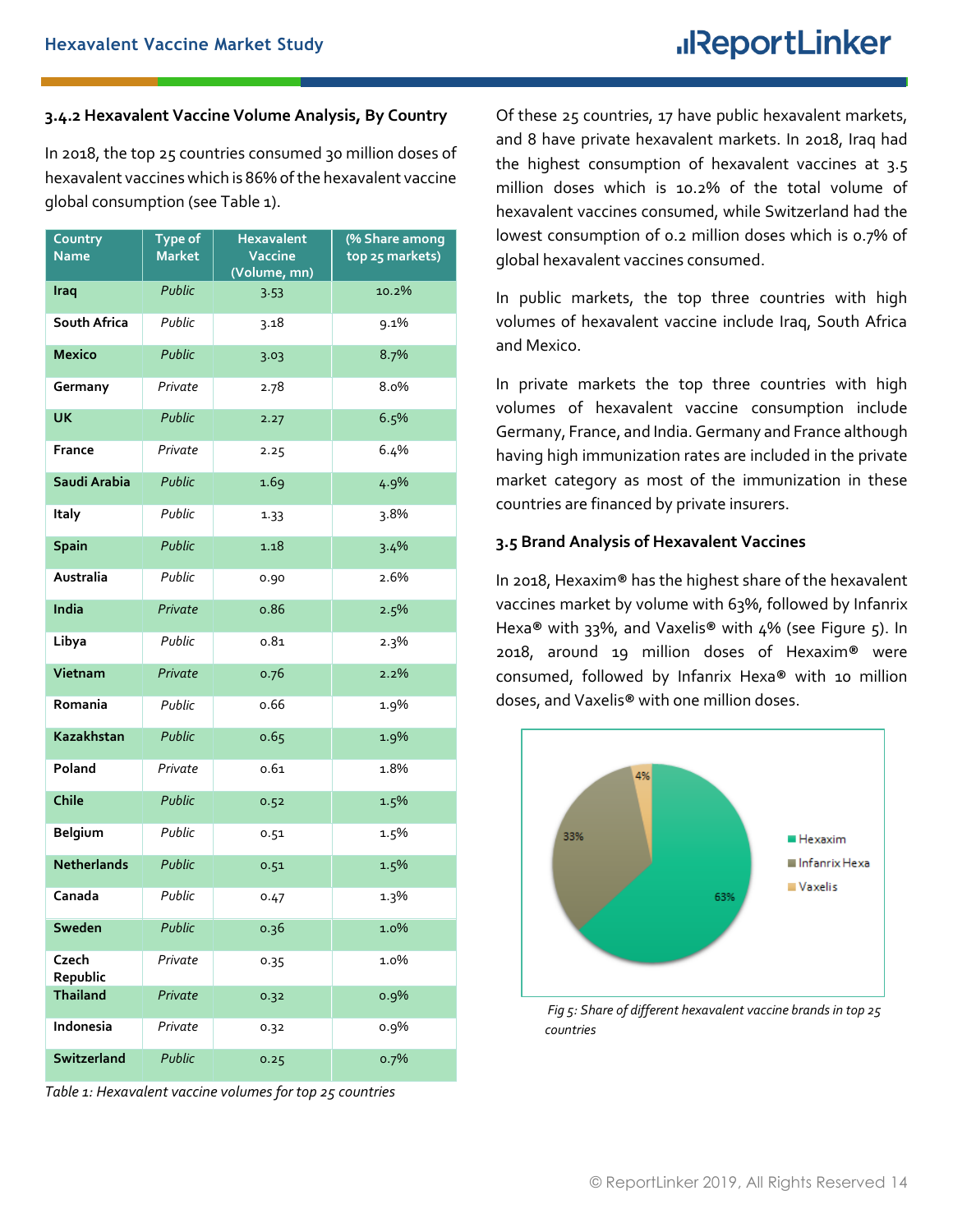#### **Brand Analysis In Public Markets**

There are 17 public markets among top 25 countries for hexavalent vaccines. These 17 public markets account for 87% share of total hexavalent vaccine public market.



*Fig 6: Share of different hexavalent vaccine brands in top 25 countries in public markets*

In public markets Hexaxim® is the most used hexavalent vaccine with 69.6% of market share, followed by Infanrix hexa® with 27%, and Vaxelis® with 3.5% of market share.



*Fig 7: Volume share of hexavalent vaccines by brand, detailed description is given in Table 4 in the Appendix*

In eight public markets, namely those of Iraq, Mexico, South Africa, Saudi Arabia, Libya, Kazakhstan, Belgium, and Chile, Hexaxim® is the only brand used in their national immunization schedule. The market for Hexaxim**®** in these countries is more than 90% of total hexavalent vaccines consumed in those countries. Preterm births (babies born alive before 37 weeks of pregnancy are completed) among

these eight countries account to an average of 9% of the surviving infants (Iraq 10%, South Africa 12%, Mexico 7%, Saudi Arabia 4%, Libya 13%, Kazakhstan 5%, Chile 8%, and Belgium 10%).<sup>69</sup> It is estimated that a total of  $0.5$  million preterm babies in these eight countries were administered with Hexaxim® vaccine, in 2018.<sup>70</sup>

In five public markets, namely those of the UK, Australia, Canada, Sweden, and Switzerland Infanrix Hexa**®** is the only brand used in their national immunization schedule. More than 80% of hexavalent vaccines consumed in these countries are of Infanrix Hexa**®**.

Vaxelis**®** is recently approved in Europe, and is present in only four European countries, namely those of Germany, Italy, Spain, and Netherlands. Of the total hexavalent vaccine doses consumed, Vaxelis**®** consumption is 50% in Netherlands, 30% in Spain, and 10% each in Germany and Italy.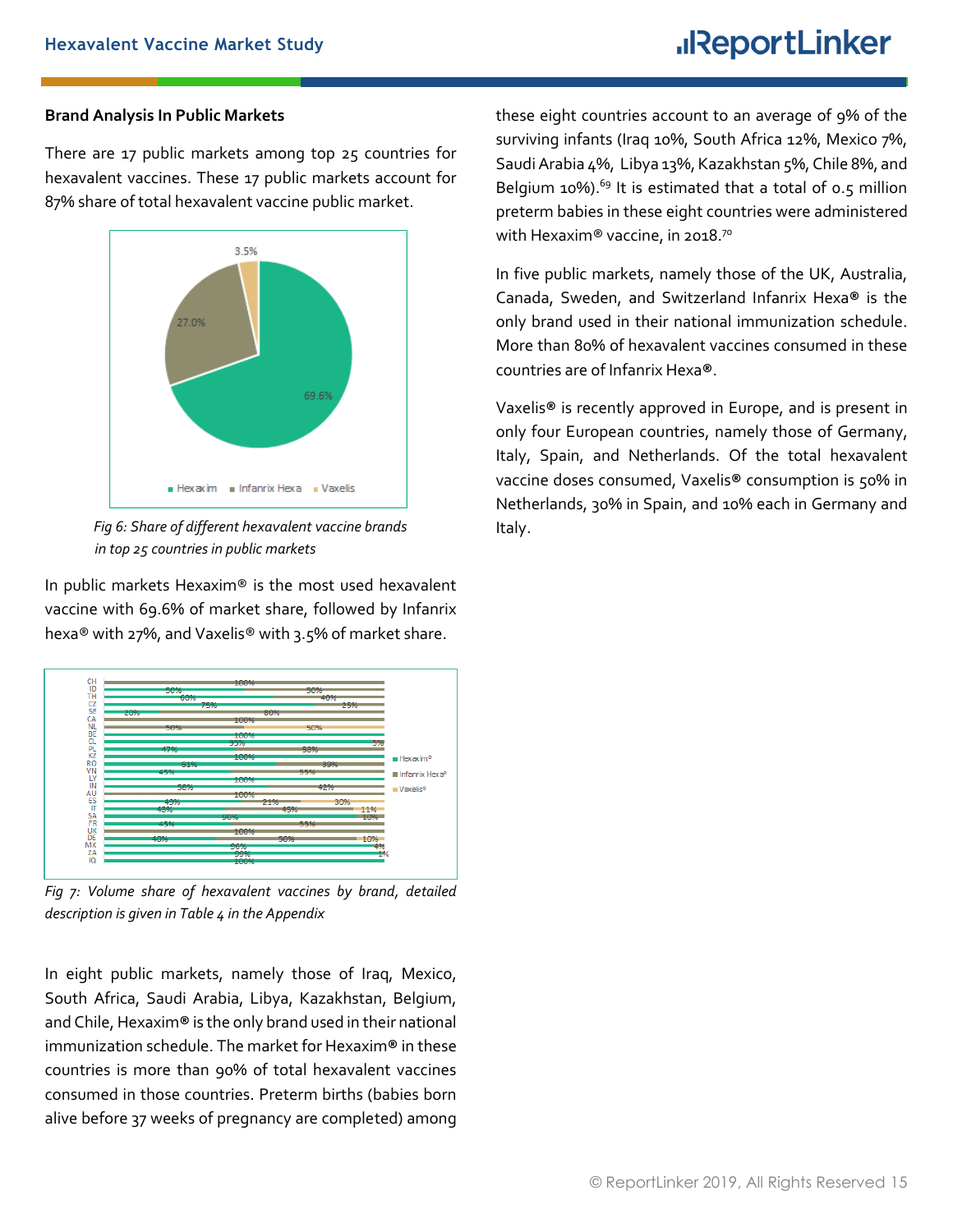## <span id="page-15-0"></span>**4. Value Of the Study**

The current study evaluates the volumes of hexavalent vaccines administered across the globe. The proportion of hexavalent vaccines administered among the other DTP based multivalent vaccines is also analyzed. Information on utilization of hexavalent vaccines by region, by country and by individual brand is also analyzed as one of the major objectives of the study (not all countries were included also missing USA, China and Japan, but that are country where no hexavalent were available at the time of the study).

Major indicators that drive the demand for hexavalent vaccines such as immunization rate, surviving infants' population and dosage regimen are studied and the correlation between these indicators and the vaccine volumes are described. These indicators directly affect the volumes of hexavalent vaccines consumed.

Different factors drive the demand for hexavalent vaccines among the public and private markets. Government financing and inclusion of the hexavalent vaccine in the immunization schedule drive the vaccine consumption in public markets whereas availability and affordability of the vaccines drive the vaccine consumption in private markets.

## <span id="page-15-1"></span>**5. Conclusions**

In 2018, DTaP combination vaccines account for 17% share of the DTP combination vaccines market for primary vaccination (excluding China), with 75 million doses of the 455 million DTP vaccine doses consumed.

Most public markets occur in high and upper middleincome countries and most private markets in lower middle- and low-income countries. The study summarizes that hexavalent vaccines were consumed more in public markets than in private markets in 2018.

Europe accounts for the major share of the hexavalent vaccines market by volume at 44%, followed by EMR at 21% and AMR at 14%. In 2018, the top 25 countries consumed 30 million doses of hexavalent vaccines which is 86% of global consumption.

Among the commercially available brands of vaccines, Hexaxim**®**is most administered followed by Infanrix Hexa**®** and Vaxelis**®**. In 2018, Hexaxim**®** has the highest market share in volumes with 63%, followed by Infanrix Hexa**®** with 33%, and Vaxelis**®** with 4% of the hexavalent vaccine market by volumes. In public markets analyzed, Hexaxim**®**  has 69.6% of market share and is the most used hexavalent vaccine.

Hexaxim**®** is the market leader among the hexavalent vaccines based on the volumes administered in 2018 across the globe.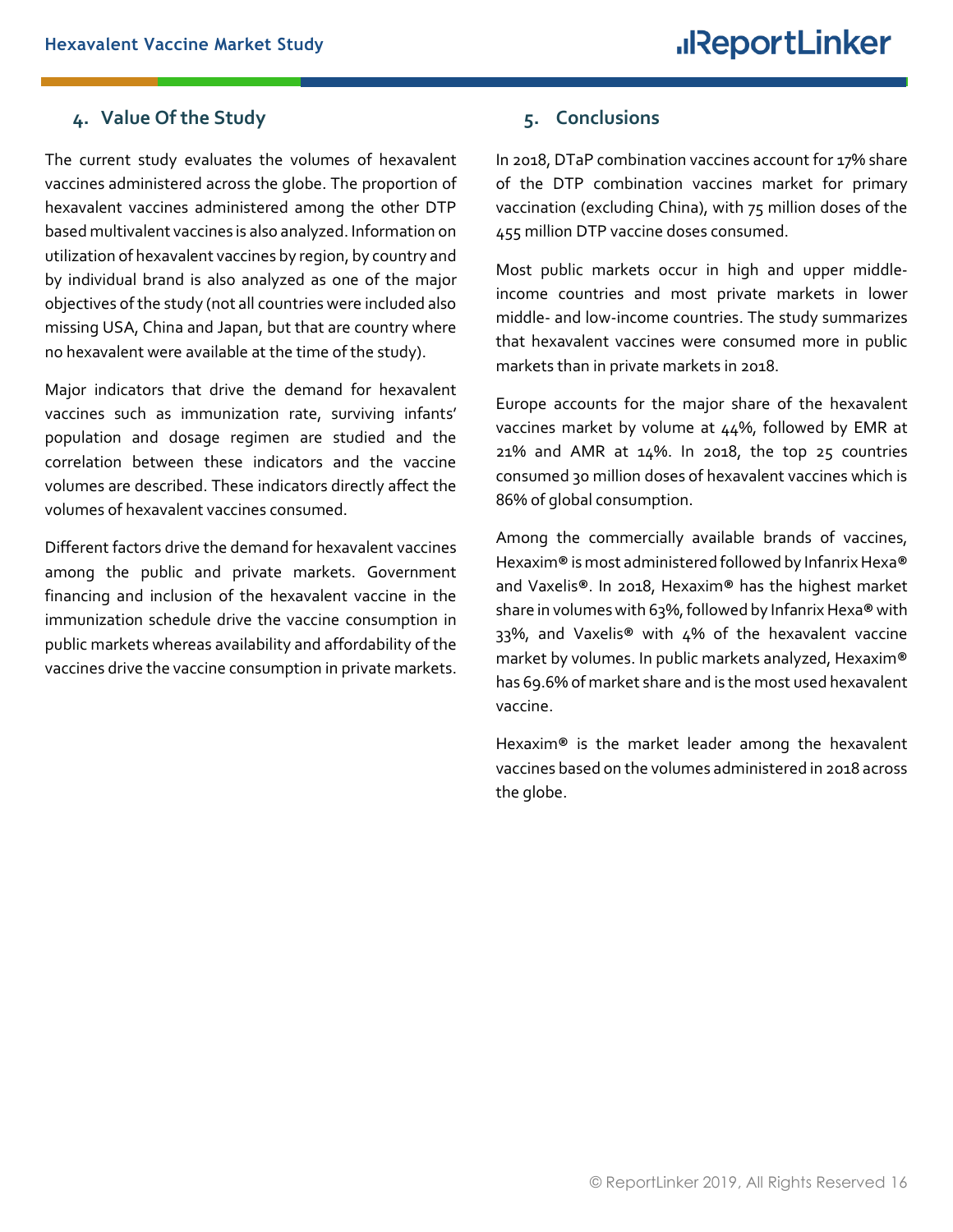## **Conflict of Interest**

The research study reported in this whitepaper was sponsored by Sanofi Pasteur. The author of the study serves as an employee of the entity ReportLinker, which conducted the research for Sanofi in return for a consultancy fee. As the consultancy conducted the research through an independent study and the consultancy fee for the research was not affected by the results of the research, a conflict of interest was not found to exist.

### **Limitations Of The Study**

The methodology is very robust to size public market dynamics which represents 71.8% of the total hexavalent vaccine volumes. The methodology followed for private markets is less strong due to the constraints of limited secondary information, but this only represents 28.2% of total hexavalent vaccine volumes. The brand analysis of vaccines in some of the hexavalent private markets is not precise as the information on the exact volumes of the brands administered is not publicly available. The number of primary interviews conducted for the analysis of brand proportion in the target countries are limited. (Not all countries were included also missing USA, China and Japan, but that are country where no hexavalent were available at the time of the study)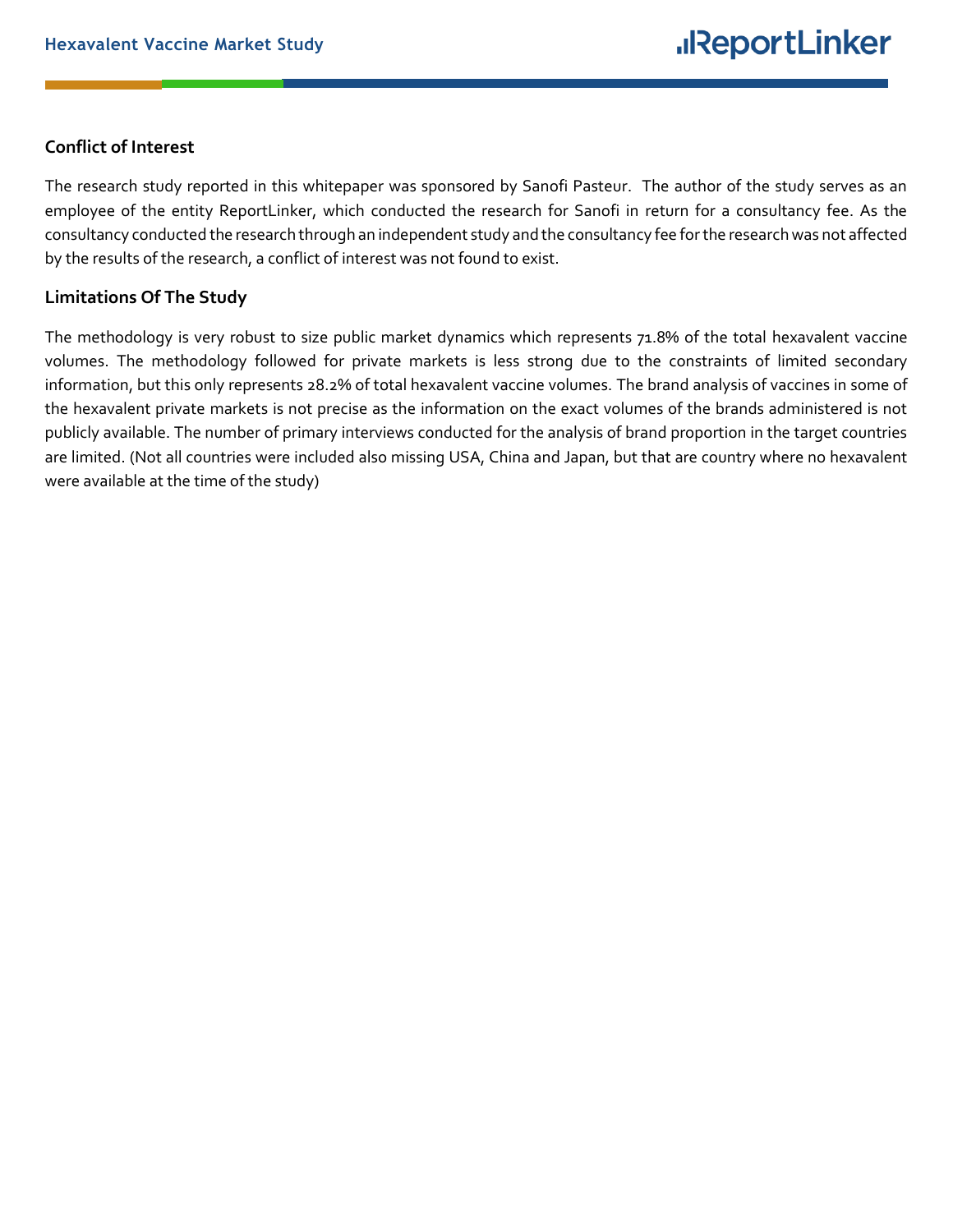## <span id="page-17-0"></span>**Appendix**

## <span id="page-17-1"></span>**Table 2-Hexavalent Vaccine Public Markets**

The table below shows the parameters considered for hexavalent vaccine volume estimation in public market

| S.No           | <b>Country Name</b> | Income Status <sup>1</sup> | Region     | # Vaccines <sup>2</sup> | <b>Hexavalent Vaccine</b><br>Immunization Rate <sup>3</sup> | Surviving<br>Infants<br>Population <sup>4</sup> | Dosage<br>Interval |
|----------------|---------------------|----------------------------|------------|-------------------------|-------------------------------------------------------------|-------------------------------------------------|--------------------|
| $\mathbf{1}$   | Panama              | High income                | AMR        | $\mathbf{1}$            | 86%                                                         | 78252                                           | 3                  |
| $\overline{2}$ | Andorra             | High income                | <b>EUR</b> | $\mathbf{1}$            | 99%                                                         | 1000                                            | 3                  |
| 3              | Austria             | High income                | <b>EUR</b> | $\mathbf{1}$            | 91%                                                         | 84767                                           | $\overline{3}$     |
| 4              | Belgium '           | High income                | <b>EUR</b> | $\mathbf{1}$            | 98%                                                         | 130761                                          | $\overline{4}$     |
| 5              | Croatia             | High income                | <b>EUR</b> | $\mathbf{1}$            | 92%                                                         | 37285                                           | $\frac{4}{1}$      |
| 6              | Czech Republic      | High income                | <b>EUR</b> | $\mathbf{1}$            | 96%                                                         | 120000                                          | 3                  |
| $\overline{7}$ | Ireland             | High income                | <b>EUR</b> | $\mathbf{1}$            | 96%                                                         | 63581                                           | $\overline{3}$     |
| 8              | Netherlands         | High income                | <b>EUR</b> | $\mathbf{1}$            | 94%                                                         | 186948                                          | 4                  |
| 9              | San Marino          | High income                | <b>EUR</b> | $\mathbf{1}$            | 85%                                                         | 280                                             | 3                  |
| 10             | United Kingdom of   | High income                | <b>EUR</b> | $\mathbf{1}$            | 94%                                                         | 805003                                          | $\overline{3}$     |
| 11             | Australia           | High income                | <b>WPR</b> | $\mathbf{1}$            | 95%                                                         | 314775                                          | $\overline{3}$     |
| 12             | New Zealand         | High income                | <b>WPR</b> | $\mathbf{1}$            | 94%                                                         | 62000                                           | 3                  |
| 13             | Mexico              | Upper middle<br>income     | AMR        | $\mathbf{1}$            | 45%                                                         | 2254598                                         | 3                  |
| 14             | Slovakia            | Upper middle<br>income     | <b>EUR</b> | $\mathbf{1}$            | 96%                                                         | 55753                                           | 3                  |
| 15             | Romania             | Upper middle<br>income     | <b>EUR</b> | $\mathbf{1}$            | 81%                                                         | 184815                                          | 3                  |
| 16             | Georgia             | Lower middle<br>income     | <b>EUR</b> | $\mathbf{1}$            | 92%                                                         | 47190                                           | 3                  |
| 17             | Iraq                | Upper middle<br>income     | <b>EMR</b> | $\mathbf{1}$            | 95%                                                         | 1240052                                         | 3                  |
| 18             | South Africa        | Upper middle<br>income     | AFR        | $\mathbf{1}$            | 70%                                                         | 1134000                                         | 4                  |
| 1919-          | Argentina           | High income                | AMR        | $\overline{2}$          | 8%                                                          | 741501                                          | $\overline{3}$     |
| 20             | Chile               | High income                | AMR        | $\overline{2}$          | 75%                                                         | 235256                                          | $\overline{3}$     |
| 21             | Canada              | High income                | AMR        | $\overline{2}$          | 30%                                                         | 388007                                          | $\overline{4}$     |
| 22             | Latvia              | High income                | <b>EUR</b> | $\mathbf{2}$            | 99%                                                         | 18531                                           | 4                  |
| 23             | Luxembourg          | High income                | <b>EUR</b> | 2                       | 99%                                                         | 7275                                            | $\overline{3}$     |
| 24             | Norway              | High income                | <b>EUR</b> | $\overline{2}$          | 96%                                                         | 63773                                           | $\mathsf{3}$       |
| 25             | Portugal            | High income                | <b>EUR</b> | $\mathbf{2}$            | 98%                                                         | 91886                                           | $\mathbf{2}$       |
| 26             | Spain               | High income                | <b>EUR</b> | $\mathbf{2}$            | 98%                                                         | 400000                                          | $\overline{3}$     |
| 27             | Sweden              | High income                | <b>EUR</b> | $\mathbf{2}$            | 97%                                                         | 122283                                          | 3                  |
| $\rm{28}$      | Switzerland         | High income                | <b>EUR</b> | $\mathbf{2}$            | 70%                                                         | 89029                                           | $\frac{4}{1}$      |
| 29             | Denmark             | High income                | <b>EUR</b> | $\mathbf{2}$            | 99%                                                         | 60253                                           | $\overline{3}$     |
| 30             | Estonia             | High income                | <b>EUR</b> | $\overline{3}$          | 93%                                                         | 14000                                           | $\overline{3}$     |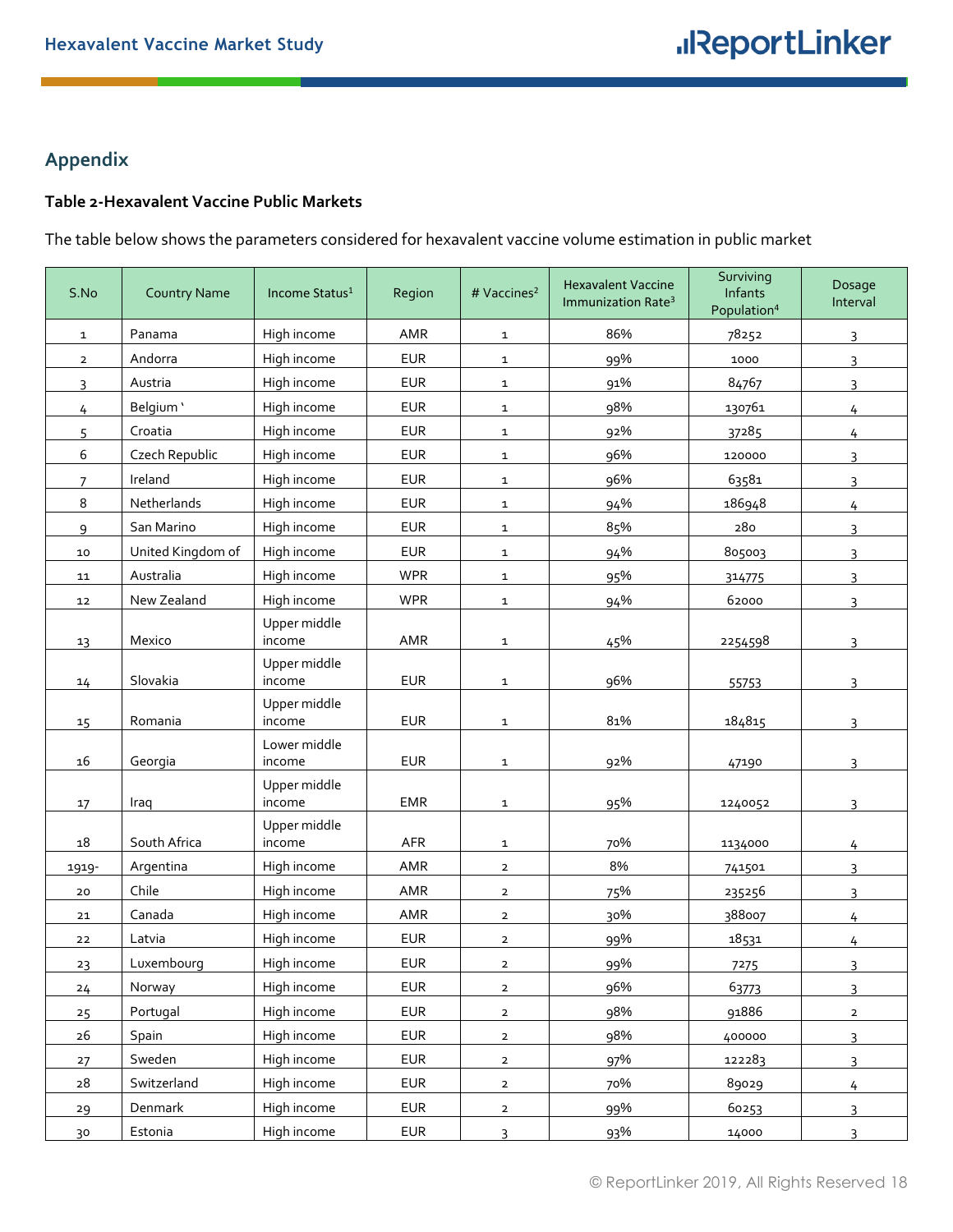| 31 | Italy                         | High income            | <b>EUR</b> | 8              | 95% | 477944 | 3              |
|----|-------------------------------|------------------------|------------|----------------|-----|--------|----------------|
| 32 | Kazakhstan                    | Upper middle<br>income | <b>EUR</b> | $\overline{2}$ | 99% | 328020 | $\overline{2}$ |
| 33 | Bulgaria                      | Upper middle<br>income | <b>EUR</b> | $\overline{2}$ | 75% | 65000  | 3              |
| 34 | Macedonia                     | Upper middle<br>income | <b>EUR</b> | $\overline{2}$ | 90% | 22000  | $\overline{2}$ |
| 35 | Oman                          | High income            | <b>EMR</b> | $\overline{2}$ | 99% | 80768  | $\overline{2}$ |
| 36 | Qatar                         | High income            | <b>EMR</b> | $\overline{2}$ | 97% | 26809  | $\mathbf{2}$   |
| 37 | Saudi Arabia                  | High income            | <b>EMR</b> | $\overline{2}$ | 90% | 626293 | ς              |
| 38 | United Arab<br>Emirates (the) | High income            | <b>EMR</b> | $\overline{2}$ | 80% | 95073  | $\overline{2}$ |
| 39 | Bahrain                       | High income            | <b>EMR</b> |                | 89% | 22257  | $\overline{2}$ |
| 40 | Libya                         | Upper middle<br>income | <b>EMR</b> | $\overline{2}$ | 96% | 280000 | 3              |

1. Income Status: Data for type of country income classification, such as High Income, Upper middle income, Lower middle income & Low-income country were collected from World Bank (WHO follows World Bank classification).

2. #Vaccines: Number of DTP vaccine within national immunization schedule followed in each country

3. The immunization rates for countries 1-18 are taken from WHO (having only hexavalent in immunization schedule). From countries 19-40 the immunization rates are taken from sources such as WHO, country specific MOH sites, News articles, and other secondary sources. For instance, in Argentina, children weighing <1500 grams should be administered hexavalent vaccine, these children are around 8% of total surviving infant population. Hence hexavalent immunization rate is considered 8% for Argentina. In Canada hexavalent vaccines are used only in 4 provinces out of 10 provinces. In Latvia infants who receive hepB mono vaccine due to hepB risk exposure from mothers will use pentavalent vaccine, all others are given Hexavalent vaccines. According to Bulgarian MOH, the hexavalent vaccines are used around 75% and pentavalent 25%. According to infectious diseases department of Italy's Higher Health Institute (ISS) the immunization rate for 6 in 1 vaccine has reached 95%.

4. WHO vaccine-preventable diseases: monitoring system (Global summary 2018), GAVI-Country Hub, The World Factbook 2018, UNICEF child survival and sustainable development goals (SGD), United Nations (UN) Population data.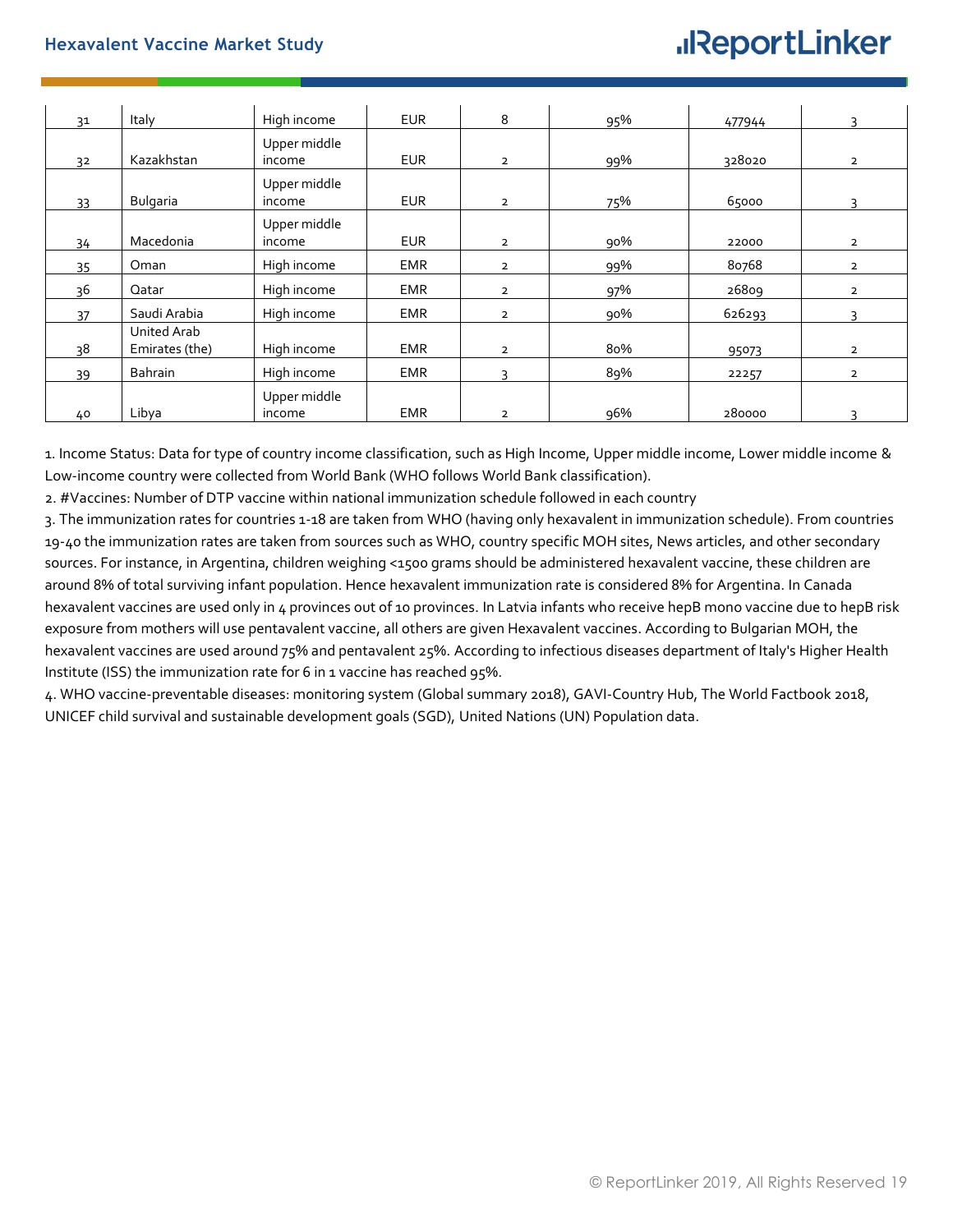## <span id="page-19-0"></span>**Table 3-Hexavalent Vaccine Private Markets**

The table below shows the parameters considered for hexavalent vaccine volume estimation in private market

| S.No           | Country<br>Name        | Income Status <sup>1</sup> | Region      | # Vaccines     | <b>Hexavalent Vaccine Private</b><br>Share in the market <sup>2</sup> | <b>Surviving Infants</b><br>Population <sup>3</sup> | Dosage<br>Interval |
|----------------|------------------------|----------------------------|-------------|----------------|-----------------------------------------------------------------------|-----------------------------------------------------|--------------------|
| $\mathbf{1}$   | Trinidad and<br>Tobago | High income                | AMR         | $\mathbf{1}$   | 15.0%                                                                 | 17,758                                              | 3                  |
| $\overline{2}$ | Greece                 | High income                | <b>EUR</b>  | $\mathbf{1}$   | 50.0%                                                                 | 98,500                                              | 3                  |
| 3              | Cyprus                 | High income                | <b>EUR</b>  | $\mathbf{1}$   | 40.0%                                                                 | 13,000                                              | 3                  |
|                | Finland                | High income                | <b>EUR</b>  |                |                                                                       |                                                     |                    |
| 4              |                        | High income                |             | $\mathbf{1}$   | 0.5%                                                                  | 60,253                                              | 3                  |
| 5              | Hungary                |                            | <b>EUR</b>  | $\mathbf{1}$   | 1.0%                                                                  | 86,507                                              | 3                  |
| 6              | Iceland                | High income                | <b>EUR</b>  | $\mathbf{1}$   | 10.0%                                                                 | 3,783                                               | 3                  |
| $\overline{7}$ | Lithuania              | High income                | <b>EUR</b>  | $\mathbf{1}$   | 10.0%                                                                 | 31,000                                              | 3                  |
| 8              | Malta                  | High income                | <b>EUR</b>  | $\mathbf{1}$   | 10.0%                                                                 | 4,000                                               | 3                  |
| 9              | France                 | High income                | <b>EUR</b>  | $\mathbf{1}$   | 95.9%                                                                 | 780,000                                             | 3                  |
| 10             | Poland                 | High income                | <b>EUR</b>  | 3              | 60.0%                                                                 | 340,655                                             | 3                  |
| 11             | Germany                | High income                | <b>EUR</b>  | 3              | 95.0%                                                                 |                                                     | 4                  |
|                |                        | High income                |             |                |                                                                       | 730,437                                             |                    |
| 12             | Russia                 | High income                | <b>EUR</b>  | 4              | 1.0%                                                                  | 1,782,681                                           | 4                  |
| 13             | Israel                 |                            | <b>EMR</b>  | $\overline{3}$ | 6.0%                                                                  | 165,000                                             | 3                  |
| 14             | Jordan                 | High income                | <b>EMR</b>  | $\overline{2}$ | 1.0%                                                                  | 246,363                                             | 3                  |
| 15             | Singapore              | High income                | <b>WPR</b>  | $\mathbf{1}$   | 7.0%                                                                  | 50,253                                              | 3                  |
| 16             | South Korea            | High income                | <b>WPR</b>  | 3              | 7.0%                                                                  | 451,006                                             | 3                  |
| 17             | Indonesia              | High income                | <b>SEAR</b> | $\mathbf{1}$   | 2.2%                                                                  | 4,776,945                                           | 3                  |
|                |                        | Upper middle               |             |                |                                                                       |                                                     |                    |
| 18             | Guatemala              | income                     | AMR         | $\mathbf{1}$   | 1.0%                                                                  | 414,797                                             | 3                  |
|                | Ecuador                | Upper middle<br>income     | AMR         | $\mathbf{1}$   | 1.0%                                                                  |                                                     | 3                  |
| 19             |                        | Upper middle               |             |                |                                                                       | 324,250                                             |                    |
| 20             | Costa Rica             | income                     | AMR         | $\mathbf{1}$   | 3.0%                                                                  | 67,509                                              | 3                  |
|                |                        | Upper middle               |             |                |                                                                       |                                                     |                    |
| 21             | Paraguay               | income                     | AMR         | 1              | 0.8%                                                                  | 137,251                                             |                    |
| 22             | Brazil                 | Upper middle<br>income     | AMR         | $\mathbf{1}$   | 2.4%                                                                  | 2,851,412                                           | 3                  |
|                |                        | Upper middle               |             |                |                                                                       |                                                     |                    |
| 23             | Colombia               | income                     | AMR         | 1              | 2.4%                                                                  | 714,643                                             | 3                  |
|                |                        | Upper middle               |             |                |                                                                       |                                                     |                    |
| 24             | Peru                   | income<br>Upper middle     | AMR         | $\mathbf{1}$   | 2.4%                                                                  | 597,017                                             | 3                  |
| 25             | Guyana                 | income                     | AMR         | $\mathbf{1}$   | 2.4%                                                                  | 15,000                                              | 3                  |
|                | Dominican              | Upper middle               |             |                |                                                                       |                                                     |                    |
| 26             | Republic               | income                     | AMR         | $\overline{2}$ | 2.0%                                                                  | 208,012                                             | $\mathbf{3}$       |
|                |                        | Upper middle<br>income     |             |                |                                                                       |                                                     |                    |
| 27             | Jamaica                | Upper middle               | AMR         | $\overline{2}$ | 2.4%                                                                  | 46,753                                              | 3                  |
| 28             | Belarus                | income                     | <b>EUR</b>  | $\mathbf{1}$   | 9.0%                                                                  | 111,013                                             | $\overline{3}$     |
|                |                        | Upper middle               |             |                |                                                                       |                                                     |                    |
| 29             | Turkey                 | income                     | <b>EUR</b>  | $\mathbf{1}$   | $0.3\%$                                                               | 1,267,771                                           | 3                  |
|                | Albania                | Upper middle               | <b>EUR</b>  |                |                                                                       |                                                     |                    |
| 30             |                        | income                     |             | $\mathbf{1}$   | 7.0%                                                                  | 34,000                                              | $\overline{3}$     |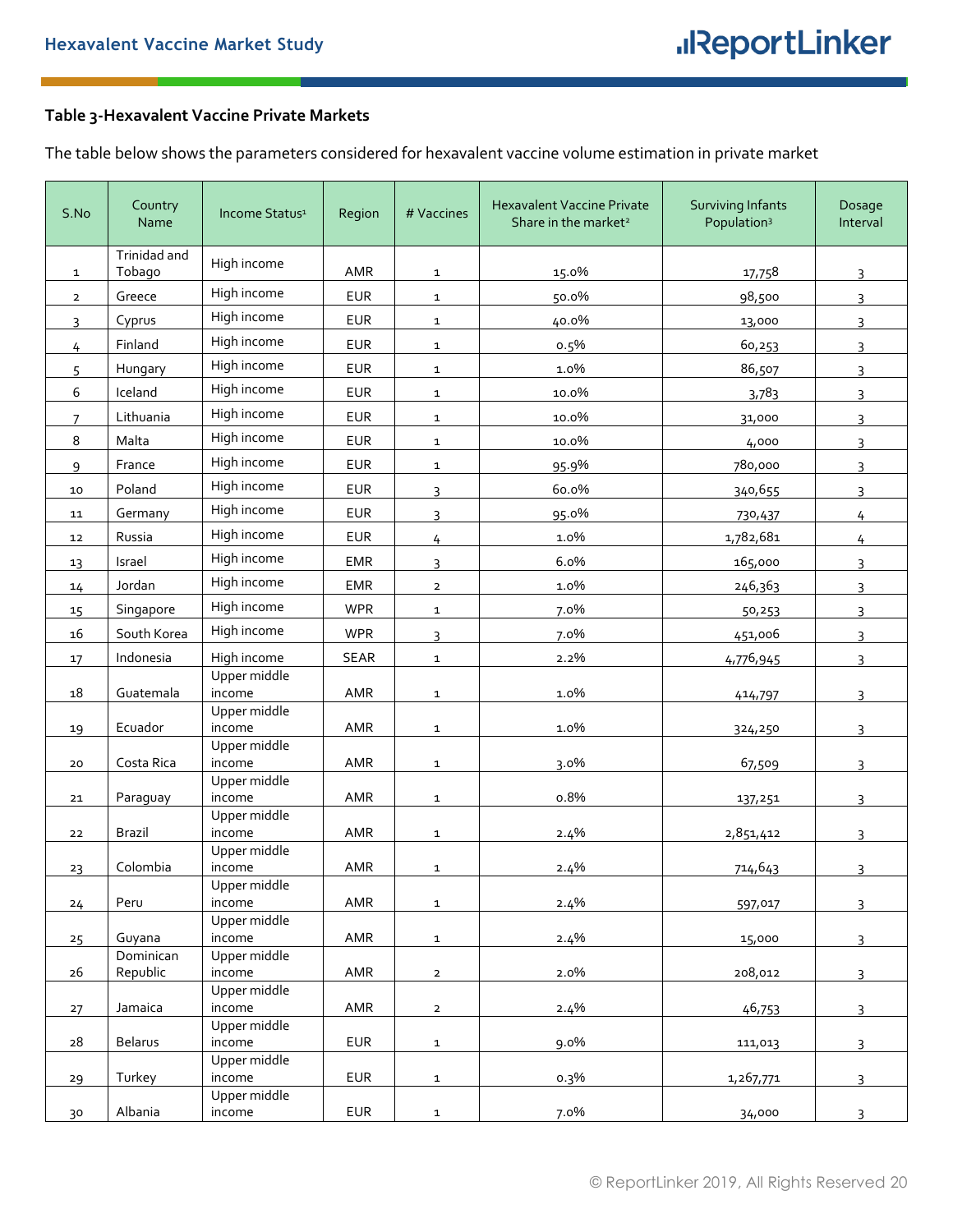## **Hexavalent Vaccine Market Study**

## **.**IReportLinker

|    |                | Upper middle |             |                |       |            |                |
|----|----------------|--------------|-------------|----------------|-------|------------|----------------|
| 31 | Azerbaijan     | income       | <b>EUR</b>  | $\mathbf{1}$   | 4.0%  | 162,059    | 3              |
|    |                | Upper middle |             |                |       |            |                |
| 32 | Serbia         | income       | <b>EUR</b>  | $\mathbf{1}$   | 0.5%  | 91,507     | 3              |
|    |                | Upper middle |             |                |       |            |                |
| 33 | Armenia        | income       | <b>EUR</b>  | $\mathbf{1}$   | 20.0% | 37,285     | 3              |
|    |                | Upper middle |             |                |       |            |                |
| 34 | Montenegro     | income       | <b>EUR</b>  | $\mathbf{1}$   | 2.0%  | 7,000      | 3              |
|    | Bosnia-        | Upper middle |             |                |       |            |                |
| 35 | Herzegovina    | income       | <b>EUR</b>  | $\mathbf{1}$   | 0.2%  | 31,755     | $\mathbf{R}$   |
|    |                | Upper middle |             |                |       |            |                |
| 36 | Lebanon        | income       | <b>EMR</b>  | $\mathbf{1}$   | 10.0% | 93,579     | 3              |
|    |                | Upper middle |             |                |       |            |                |
| 37 | Iran           | income       | <b>EMR</b>  | $\mathbf{1}$   | 3.0%  | 1,251,298  | 3              |
|    |                | Upper middle |             |                |       |            |                |
| 38 | Mauritius      | income       | AFR         | $\mathbf{1}$   | 10.0% | 12,761     | 3              |
|    |                | Upper middle |             |                |       |            |                |
| 39 | Namibia        | income       | AFR         | $\mathbf{1}$   | 2.0%  | 70,771     | 3              |
|    |                | Upper middle |             |                |       |            |                |
| 40 | Malaysia       | income       | <b>WPR</b>  | $\mathbf{1}$   | 7.0%  | 541,507    | 3              |
|    |                | Upper middle |             |                |       |            |                |
| 41 | Thailand       | income       | <b>SEAR</b> | $\mathbf{1}$   | 16.0% | 676,443    | 3              |
|    |                | Lower middle |             |                |       |            |                |
| 42 | Nicaragua      | income       | AMR         | $\mathbf{1}$   | 10.0% | 116,021    | 3              |
|    |                | Lower middle |             |                |       |            |                |
| 43 | <b>Bolivia</b> | income       | AMR         | $\mathbf{1}$   | 0.8%  | 245,756    | $\overline{3}$ |
|    |                | Lower middle |             |                |       |            |                |
| 44 | El Salvador    | income       | AMR         | $\mathbf{1}$   | 1.5%  | 115,751    | 3              |
|    |                | Lower middle |             |                |       |            |                |
| 45 | Honduras       | income       | AMR         | $\mathbf{1}$   | 5.0%  | 194,251    | 3              |
|    |                | Lower middle |             |                |       |            |                |
| 46 | Uzbekistan     | income       | <b>EUR</b>  | $\mathbf{1}$   | 0.3%  | 633,016    | 3              |
|    |                | Lower middle |             |                |       |            |                |
| 47 | Ukraine        | income       | <b>EUR</b>  | $\overline{2}$ | 5.0%  | 457,658    | 3              |
|    |                | Lower middle |             |                |       |            |                |
| 48 | Pakistan       | income       | EMR         | $\mathbf{1}$   | 0.5%  | 5,129,593  | 3              |
|    |                | Lower middle |             |                |       |            |                |
| 49 | Morocco        | income       | EMR         | $\mathbf{1}$   | 2.0%  | 677,033    | 3              |
|    |                | Lower middle |             |                |       |            |                |
| 50 | Tunisia        | income       | EMR         | $\mathbf{1}$   | 10.0% | 201,257    | 3              |
|    |                | Lower middle |             |                |       |            |                |
| 51 | Egypt          | income       | EMR         | $\mathbf 1$    | 5.0%  | 2,454,755  | 3              |
|    |                | Lower middle |             |                |       |            |                |
| 52 | Nigeria        | income       | AFR         | $\mathbf 1$    | 0.0%  | 6,980,622  | 3              |
|    |                | Lower middle |             |                |       |            |                |
| 53 | Cameroon       | income       | AFR         | $\mathbf{1}$   | 2.0%  | 821,122    | 3              |
|    |                | Lower middle |             |                |       |            |                |
| 54 | Ivory Coast    | income       | AFR         | $\mathbf{1}$   | 3.0%  | 854,642    | 3              |
|    |                | Lower middle |             |                |       |            |                |
| 55 | Kenya          | income       | AFR         | $\mathbf{1}$   | 10.0% | 1,499,182  | 3              |
|    |                | Lower middle |             |                |       |            |                |
| 56 | Cambodia       | income       | <b>WPR</b>  | $\mathbf{1}$   | 0.6%  | 358,250    | 3              |
|    |                | Lower middle |             |                |       |            |                |
| 57 | Philippines    | income       | <b>WPR</b>  | $\mathbf{1}$   | 2.5%  | 2,377,953  | 3              |
|    |                | Lower middle |             |                |       |            |                |
| 58 | India          | income       | SEAR        | $\mathbf{1}$   | 1.2%  | 24,234,960 | 3              |
|    |                | Lower middle |             |                |       |            |                |
| 59 | Bangladesh     | income       | SEAR        | $\mathbf{1}$   | 0.2%  | 2,965,995  | 3              |
|    |                |              |             |                |       |            |                |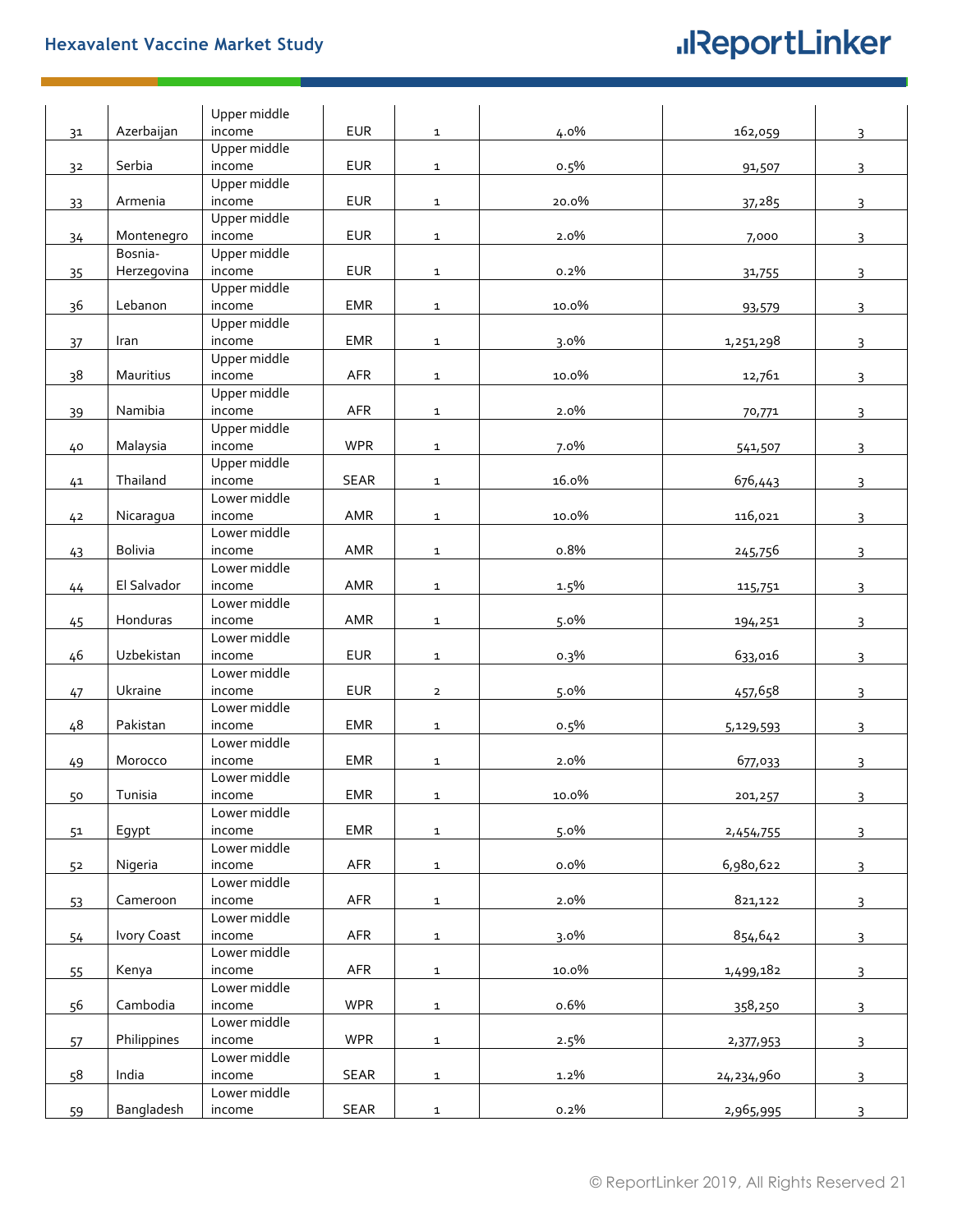### **Hexavalent Vaccine Market Study**

## **.**IReportLinker

| 60 | Sri Lanka | Lower middle<br>income | <b>SEAR</b> | $0.3\%$ | 305,961 |  |
|----|-----------|------------------------|-------------|---------|---------|--|
|    | Myanmar   | Lower middle           |             |         |         |  |
| 61 | (Burma)   | income                 | <b>SEAR</b> | 1.0%    | 897,779 |  |
| 62 | Haiti     | Low income             | AMR         | 1.0%    | 249,502 |  |

1. Income Status: Data for type of country income classification, such as High Income, Upper middle income, Lower middle income & Low-income country were collected from World Bank (WHO follows World Bank classification).

2. Hexavalent Vaccine Private Market Share: The share of hexavalent vaccine in these countries of total DTP immunization rate. Data taken from WHO private vaccine shares.

3. WHO vaccine-preventable diseases: monitoring system (Global summary 2018), GAVI-Country Hub, The World Factbook 2018, UNICEF child survival and sustainable development goals (SGD), United Nations (UN) Population data.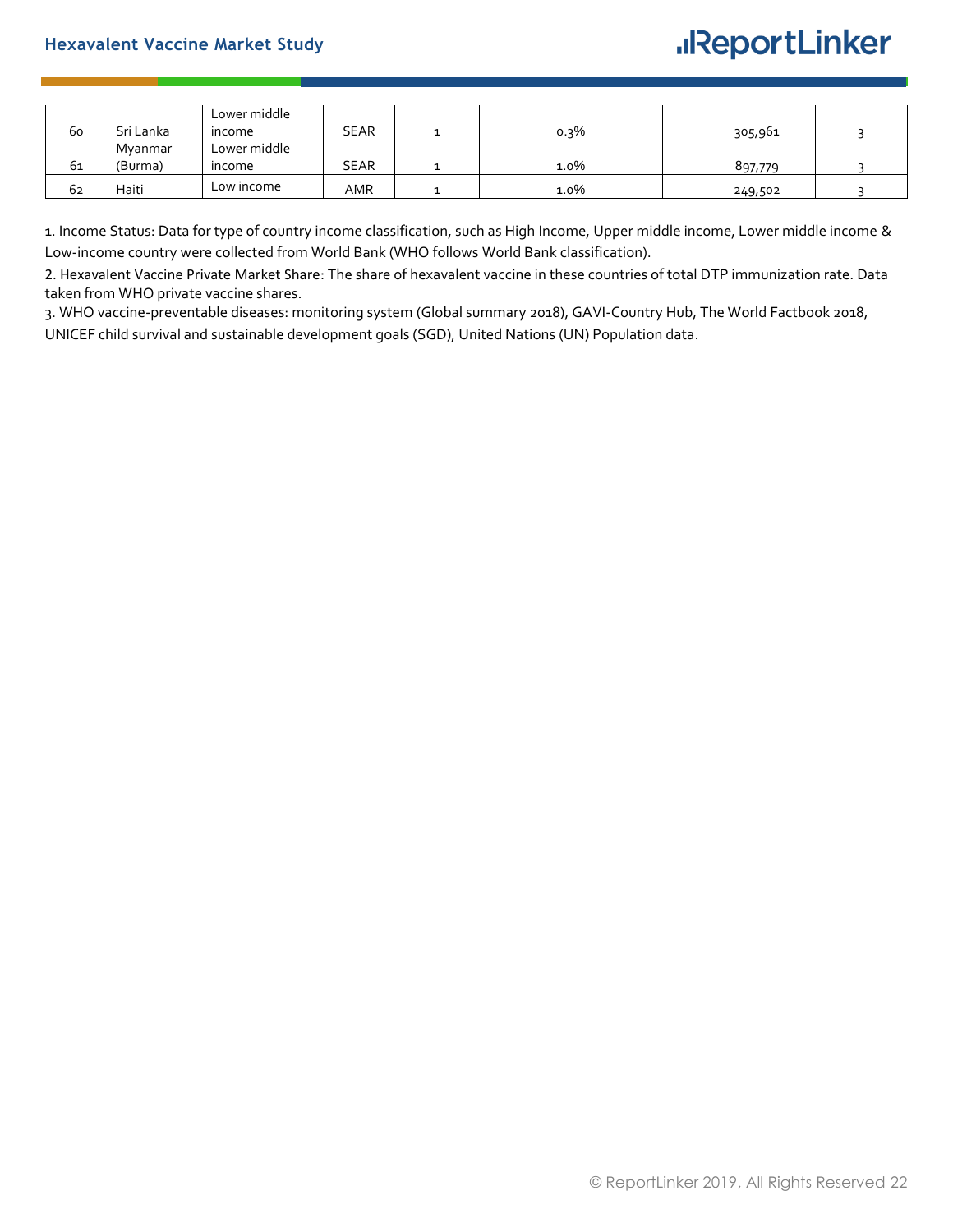### <span id="page-22-0"></span>**Table 4-Hexavalent Vaccines Brand Consumption in Top 25 Coutries**

The table below shows the volumes of hexavalent vaccines consumed in top 25 countries by brand

| S.No           | <b>Country Name</b>            | <b>Country Code</b> | Type of<br>Market | <b>Volumes</b> (Million<br>doses) | Hexaxim <sup>®</sup> | Infanrix Hexa <sup>®</sup> | Vaxelis <sup>®</sup> |
|----------------|--------------------------------|---------------------|-------------------|-----------------------------------|----------------------|----------------------------|----------------------|
| $\mathbf{1}$   | $\text{Iraq}^1$                | IQ                  | Public            | 3.53                              | 3,534,147            | <b>NA</b>                  | <b>NA</b>            |
| $\overline{2}$ | South Africa <sup>2</sup>      | ZA                  | Public            | 3.18                              | 3,143,448            | 31,752                     | <b>NA</b>            |
| 3              | Mexico <sup>3</sup>            | <b>MX</b>           | Public            | 3.03                              | 2,906,573            | 122,720                    | <b>NA</b>            |
| $\overline{4}$ | Germany <sup>P</sup>           | DE                  | Private           | 2.78                              | 1,110,265            | 1,387,831                  | 277,566              |
| 5              | United<br>Kingdom <sup>4</sup> | UK                  | Public            | 2.27                              | <b>NA</b>            | 2,274,444                  | <b>NA</b>            |
| 6              | France <sup>5</sup>            | ${\sf FR}$          | Private           | 2.25                              | 1,010,264            | 1,234,767                  | <b>NA</b>            |
| $\overline{7}$ | Saudi Arabia <sup>6</sup>      | SA                  | Public            | 1.69                              | 1,521,892            | 169,099                    | <b>NA</b>            |
| 8              | Italy $7$                      | <b>IT</b>           | Public            | 1.33                              | 577,815              | 604,690                    | 147,813              |
| $\overline{9}$ | Spin <sup>8</sup>              | ES                  | Public            | 1.18                              | 576,240              | 246,960                    | 352,800              |
| 10             | Australia <sup>9</sup>         | AU                  | Public            | 0.90                              | <b>NA</b>            | 899,966                    | <b>NA</b>            |
| 11             | India <sup>10, P</sup>         | IN                  | Private           | 0.86                              | 460,000              | 400,000                    | <b>NA</b>            |
| 12             | Libya <sup>11</sup>            | LY                  | Public            | 0.81                              | 807,399              | <b>NA</b>                  | <b>NA</b>            |
| 13             | Viet Nam                       | VN                  | Private           | 0.76                              | 342,000              | 418,000                    | <b>NA</b>            |
| 14             | Romania <sup>12</sup>          | <b>RO</b>           | Public            | 0.66                              | 399,672              | 255,528                    | <b>NA</b>            |
| 15             | Kazakhstan <sup>13</sup>       | KZ                  | Public            | 0.65                              | 649,480              | <b>NA</b>                  | <b>NA</b>            |
| 16             | Poland                         | PL                  | Private           | 0.61                              | 288,194              | 324,984                    | <b>NA</b>            |
| 17             | Chile <sup>14</sup>            | CL                  | Public            | 0.52                              | 470,000              | 25,000                     | <b>NA</b>            |
| $18\,$         | Belgium <sup>15</sup>          | BE                  | Public            | 0.51                              | 513,521              | <b>NA</b>                  | <b>NA</b>            |
| 19             | NetherlandsP                   | NL                  | Public            | 0.51                              | <b>NA</b>            | 254,398                    | 254,398              |
| 20             | Canada <sup>16</sup>           | CA                  | Public            | 0.47                              | <b>NA</b>            | 465,608                    | <b>NA</b>            |
| 21             | Sweden <sup>17</sup>           | SE                  | Public            | 0.36                              | 71,065               | 284,259                    | <b>NA</b>            |
| 24             | Czech<br>Republic <sup>P</sup> | ${\sf CZ}$          | Private           | 0.35                              | 258,886              | 86,295                     | <b>NA</b>            |
| 22             | $\mathsf{Thailand}^\mathsf{P}$ | <b>TH</b>           | Private           | 0.32                              | 194,816              | 129,877                    | <b>NA</b>            |
| 23             | Indonesia <sup>P</sup>         | $\mathsf{ID}$       | Private           | 0.32                              | 157,639              | 157,639                    | <b>NA</b>            |
| 25             | ${\small\sf Switcheral}^{18}$  | CH                  | Public            | 0.25                              | <b>NA</b>            | 249,282                    | <b>NA</b>            |

1. State Co. for Marketing Drugs and Medical Appliances, Republic of Iraq, Ministry of Health: Vaccine Awarding 2017

2. UNIDO, Commercialising vaccines: A methodology to identify potential market opportunities and conduct outline assessments (2018)

3. Secretaria de Salud, LOTES DE VACUNAS LIBERADAS 2018

4. Public Health England, Vaccine update: Issue 266, July 2017

5. Fourniture de vaccins humains pour le service de protection maternelle et infantile du département des Côtes d'Armor

6. Gulf Health Council, Directory of various Tenders

7. Gara regionale centralizzata per l'affidamento della fornitura di vaccini ad uso umano: Esavalente (Lotto 1) e Anti-Epatite B pediatrico (Lotto 2) e servizi connessi per le Aziende del Servizio Sanita; Lieferung von Impfstoffen an den Sanitätsbetrieb der Autonomen Provinz Bozen für den Zeitraum vom

8. Ted.tenders Electronic Daily

9. AusTender-Department of Health (2018)

10. Indianpediatrics Editorial (2017)

11. National Center for Disease Control: Libya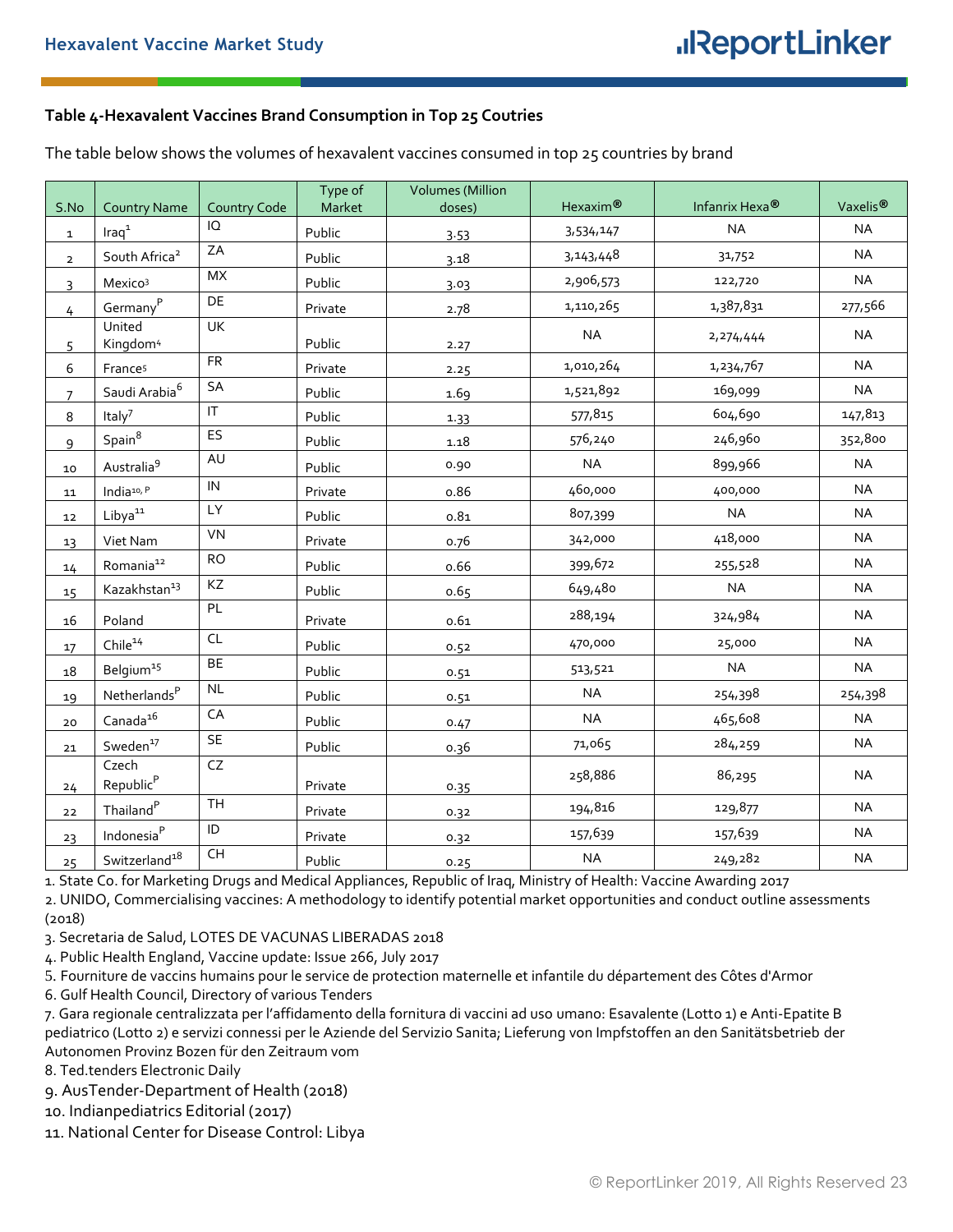12. Centralizator – Ministerul Sănătății (2018)

- 13. GMP News (Kazakhstan will provide a six-component vaccine by Sanofi Pasteur for children)
- 14. Precios Vigentes Para El Año 2018
- 15. Superior Health Council of Belgium (POP Database); Summary report on immunization programs in Belgium
- 16. Page 4: Canadian Immunization Guide: Part 4 Active Vaccines
- 17. Europa-Tenders Electronic Daily, Supplies 256908-2018
- 18. Eidgenössische Kommission Für Impffragen, Definitives Protokoll Der 72. Plenarsitzung (Nov. 2018)
- P. Primary Inputs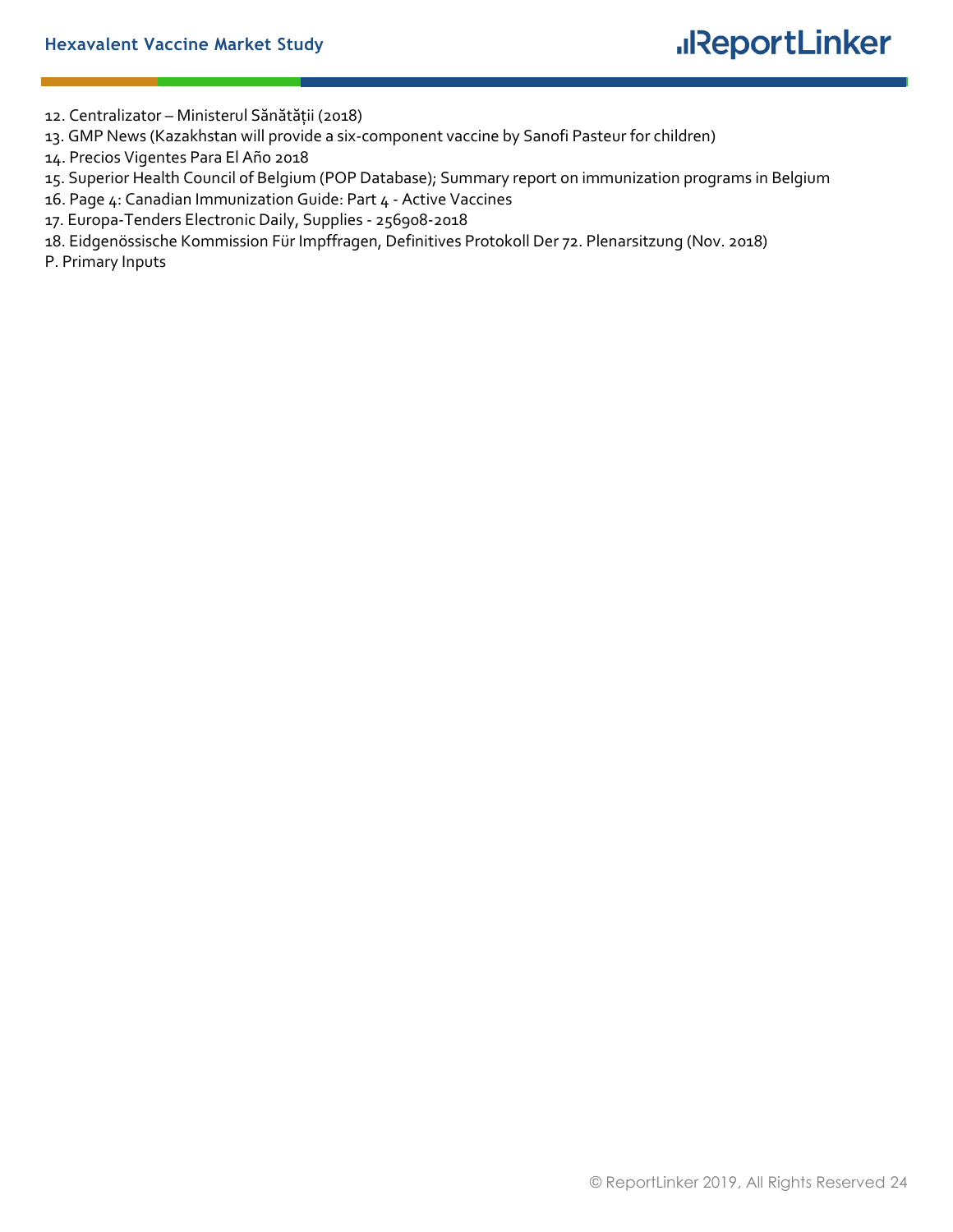## <span id="page-24-0"></span>**Table 5-Primary Inputs**

The table below shows the primary respondents' information

| S.No | <b>Designation</b>                           | <b>Company/University</b>        | Country                               |
|------|----------------------------------------------|----------------------------------|---------------------------------------|
|      | Pediatrician                                 | Universitair ziekenhuis brussel  | Belgium                               |
| っ    | Senior Product Manager for Pediatric Vaccine | Vaccine Manufacturing Company    | Indonesia                             |
|      | Marketing Manager                            | Vaccine Manufacturing Company    | Czech Republic                        |
|      | Professor                                    | Leiden University Medical Center | Netherlands                           |
|      | Registered Nurse                             | Samitivej Hospital               | Thailand                              |
|      | <b>Brand Manager</b>                         | Vaccine Manufacturing Company    | Germany, India, France Poland, Mexico |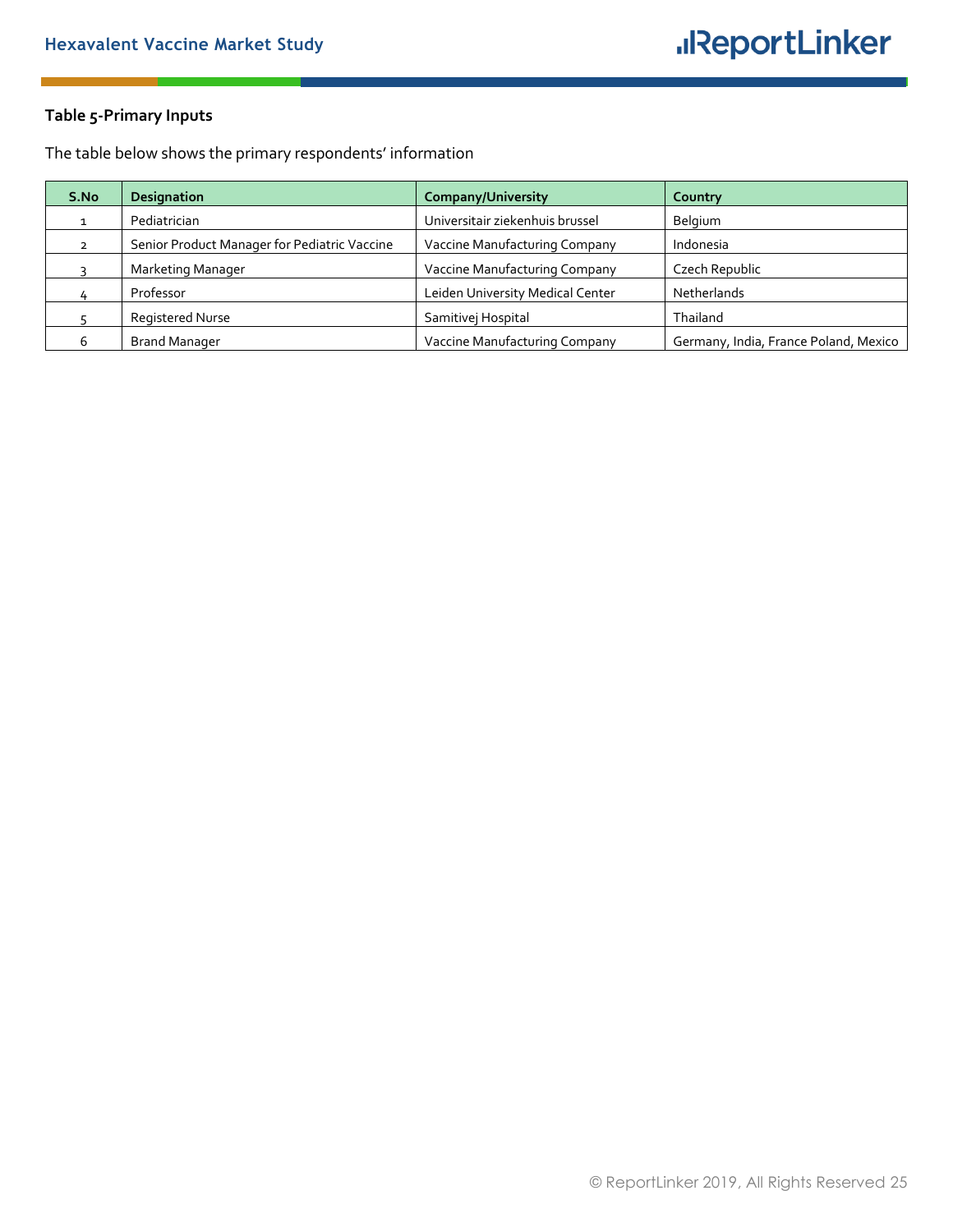#### <span id="page-25-0"></span>**Table 6-Characteristics of Hexavalent Vaccine Brands**

| <b>Vaccine Characteristics</b> | Infanrix Hexa <sup>®</sup>            | Hexaxim <sup>®</sup>                  | Vaxelis <sup>®</sup>                        |
|--------------------------------|---------------------------------------|---------------------------------------|---------------------------------------------|
| Diphtheria toxoid              | Not less than 30 UI                   | Not less than 20 UI                   | Not less than 20 UI                         |
| Tetanus toxoid                 | Not less than 40 UI                   | Not less than 40 UI                   | Not less than 40 UI                         |
|                                | $PT 25 \mu g$                         | PT $25 \mu g$                         | PT 20 $\mu$ g                               |
|                                | $FHA 25 \mu g$                        | $FHA 25 \mu g$                        | $FHA$ 20 $\mu$ g;                           |
| Pertussis                      | PRN $8 \mu q$                         |                                       | $PRN_3 \mu q$                               |
|                                | $\overline{\phantom{a}}$              |                                       | FIM type $2,3:5 \mu q$                      |
| Hepatitis B - HBsAg            | Saccharomyces cerevisiae              | Hansenula polymorpha                  | Saccharomyces cerevisiae                    |
| Hib-PRP                        | 10 µg Conjugated to Tetanus<br>toxoid | 12 µg Conjugated to Tetanus<br>toxoid | 3 µg Conjugated to Meningococcal<br>protein |
| <b>IPV Polio</b>               | Poliovirus inactivated type 1, 2,     | Poliovirus inactivated type 1, 2, 3   | Poliovirus inactivated type 1, 2, 3         |

The table below shows the characteristics of different hexavalent brands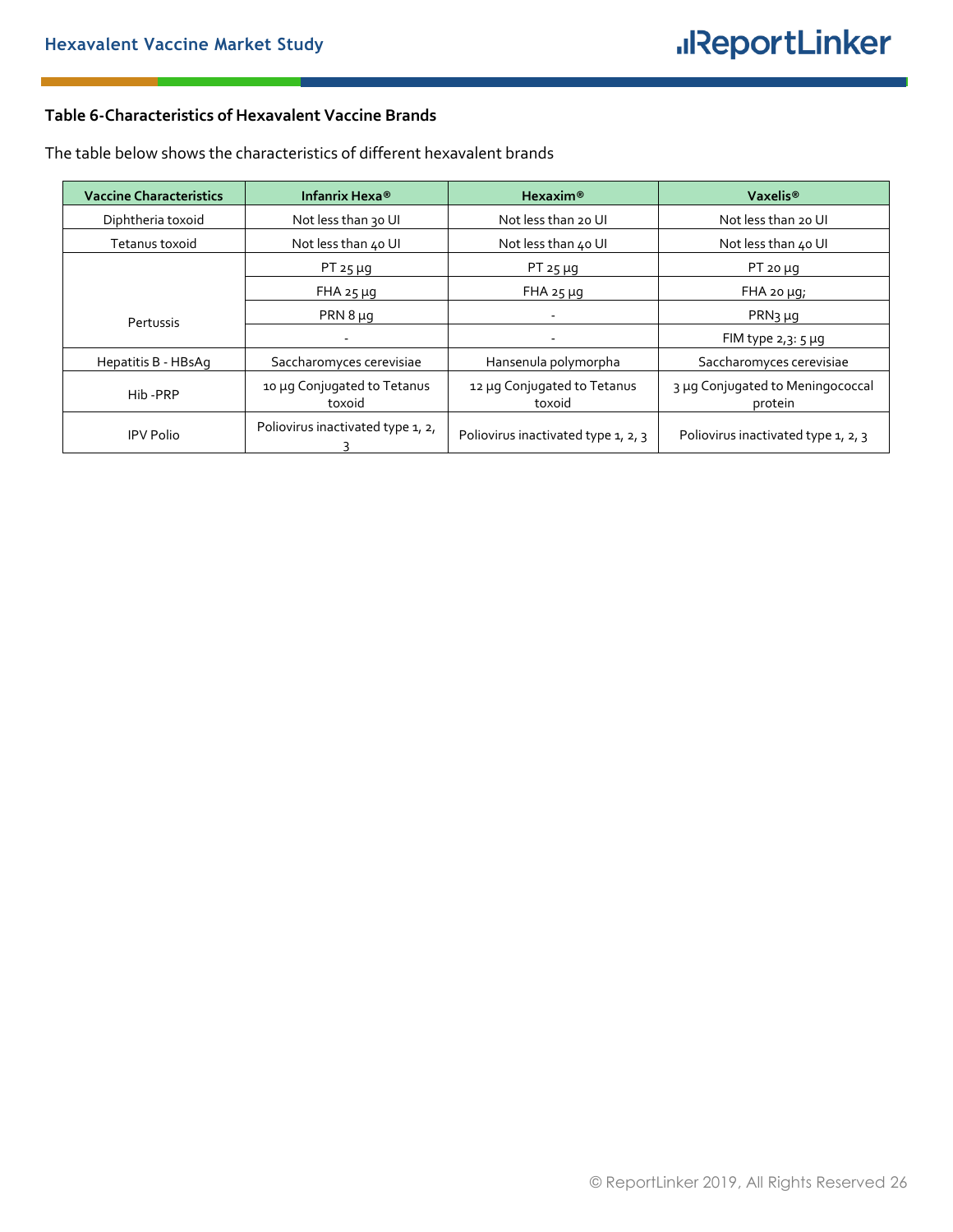$\overline{a}$ 

## **.**IReportLinker

<sup>1</sup> National Cancer Institute Dictionary of Terms https://www.cancer.gov/publications/dictionaries/cancerterms/def/antigen <sup>2</sup> WHO Vaccine-Preventable Diseases Monitoring System 2018 http://apps.who.int/immunization\_monitoring/globalsummary/ countries?countrycriteria%5Bcountry%5D%5B%5D=DEU <sup>3</sup> WHO Global Market Study Of Diphtheria & Tetanus Containing Vaccines https://www.who.int/immunization/programmes\_systems/proc urement/v3p/platform/WHO\_DT\_global\_market\_study.pdf <sup>4</sup> WHO Immunization Coverage Report https://www.who.int/immunization/global\_vaccine\_action\_plan /gvap 2017 secretariat report coverage.pdf <sup>5</sup> Center of Disease Control & Prevention; Vaccine Information **Statements** https://www.cdc.gov/vaccines/hcp/vis/visstatements/dtap.html <sup>6</sup> Center of Disease Control & Prevention; Vaccine Acronyms & Abbrevations https://www.cdc.gov/vaccines/terms/vacc-abbrev.html <sup>7</sup> Global Alliance for Vaccines and Immunization https://www.gavi.org/ <sup>8</sup> WHO Hexavalent Vaccine: Less Injections And More Protection For Babies https://www.afro.who.int/news/hexavalent-vaccine-lessinjections-and-more-protection-babies <sup>9</sup> European Medical Agency-Hexyon Summary For The Public https://www.ema.europa.eu/en/documents/overview/hexyonepar-summary-public\_en.pdf <sup>10 10</sup> European Medical Agency-Infanrix Hexa Summary For The Public https://www.ema.europa.eu/en/documents/overview/infanrixhexa-epar-summary-public\_en.pdf <sup>11</sup> WHO Vaccine-Preventable Diseases: Monitoring System Global Summary http://apps.who.int/immunization\_monitoring/globalsummary/ countries?countrycriteria%5Bcountry%5D%5B%5D=ZAF <sup>12</sup> WHO vaccine-preventable diseases: monitoring system. 2018 http://apps.who.int/immunization\_monitoring/globalsummary/ schedules (May 2014)

global summary- Immunisation schedule selection center

<sup>13</sup> Pertussis vaccines: WHO position paper – August 2015 https://www.who.int/wer/2015/wer9035.pdf?ua=1 <sup>14</sup> Assessing and Improving the Accuracy of Target Population Estimates for Immunization Coverage https://www.who.int/immunization/monitoring\_surveillance/da ta/Denominator\_guide.pdf <sup>15</sup> Immunisations – New Vaccines, Schedules, Catch-ups and Contraindications http://www.paediatrics.uct.ac.za/sites/default/files/image\_tool/ images/38/Immunisation\_MIMS%20Handbook%202014.pdf <sup>16</sup> Gkv-Spitzenverband Statutory Health Insurance https://www.gkvspitzenverband.de/english/statutory\_health\_insurance/statutor y\_health\_insurance.jsp <sup>17</sup> United Nations International Children's Emergency Fund https://www.unicef.org/about-unicef <sup>18</sup> WHO Immunization Standards https://www.who.int/immunization\_standards/vaccine\_quality/ pq\_system/en/ <sup>19 19</sup> European Medical Agency-Vaxelis Summary For The Public https://www.ema.europa.eu/en/documents/overview/vaxelisepar-summary-public\_en.pdf <sup>20</sup> V3P/MI4A: Vaccine Purchase Database https://www.who.int/immunization/programmes\_systems/proc urement/v3p/platform/module1/en/ <sup>21</sup> World Health Organization https://www.who.int/about <sup>22</sup> The American Journal of Managed Care: Benefits of Combination Vaccines: Effective Vaccination on a Simplified Schedule (January 2003) Available at: https://ajmc.s3.amazonaws.com/\_media/\_pdf/A44\_2003janPedi DoddS6\_S12.pdf <sup>23</sup> World Health Organization: Information Sheet Observed Rate Of Vaccine Reactions Diphtheria, Pertussis, Tetanus Vaccines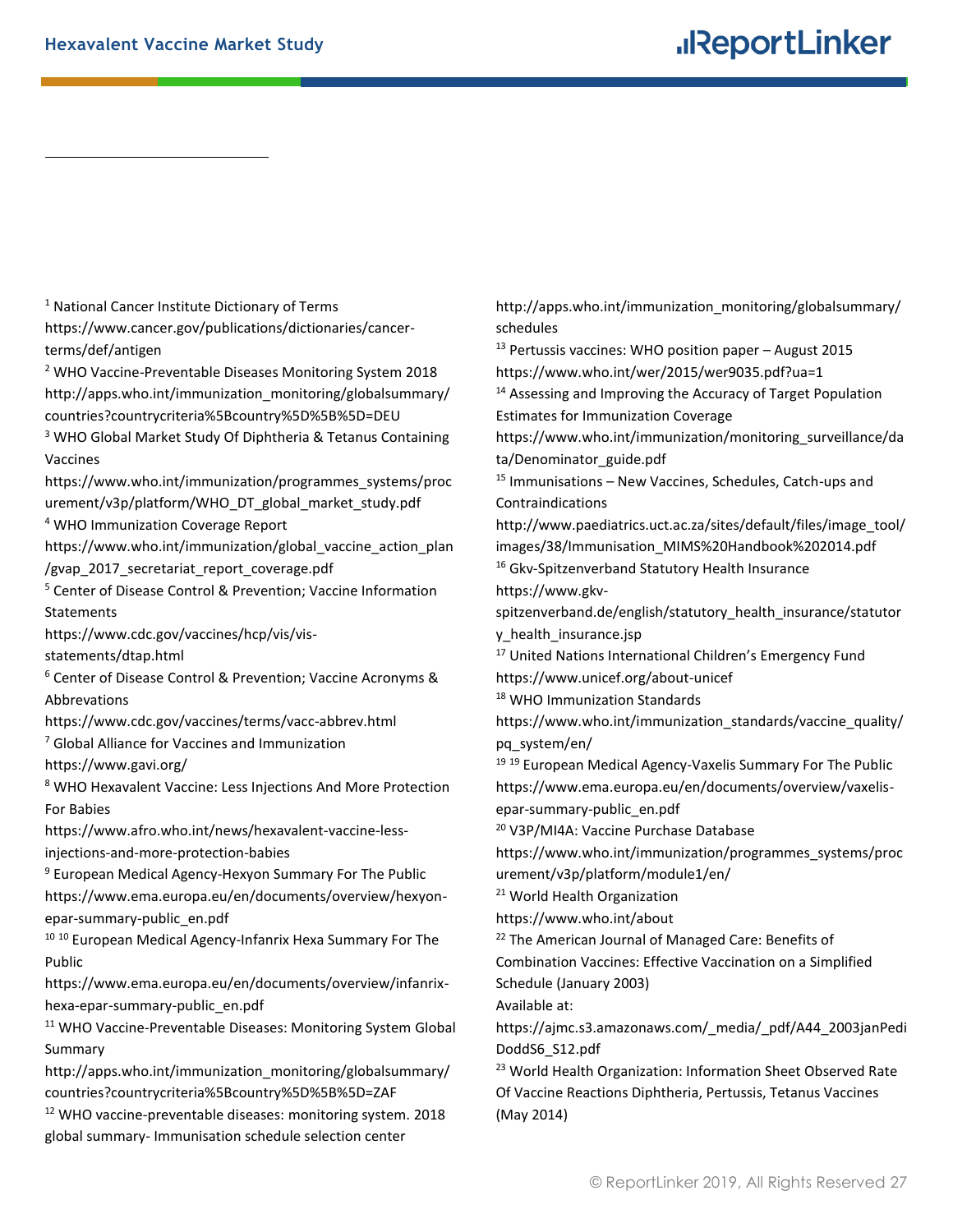**.** 

## **.**IReportLinker

https://www.who.int/vaccine\_safety/initiative/tools/DTP\_vaccin e rates information sheet.pdf

<sup>24</sup> UNICEF Supply Division: Pentavalent vaccine (DTwPHepB-Hib): Market & Supply Update (July 2015).

https://www.unicef.org/supply/files/Pentavalent\_Vaccine\_Mark et and Supply Update July 2015.pdf

<sup>25</sup> WHO: Weekly epidemiological record Relevé épidémiologique hebdomadaire 1st October 2010, 85th year / 1ER OCTObre 2010, 85e année

https://www.who.int/wer/2010/wer8540.pdf?ua=1

<sup>26</sup> Mar'ia Emilia Gaillard, Daniela Bottero: Strategies and new developments to control pertussis, an actual health problem,

Oxford Journal doi: 10.1093/femspd/ftv059.

https://academic.oup.com/femspd/article-

pdf/73/8/ftv059/10749971/ftv059.pdf

<sup>27</sup> [Kutub Mahmood,](https://www.ncbi.nlm.nih.gov/pubmed/?term=Mahmood%20K%5BAuthor%5D&cauthor=true&cauthor_uid=23787559) [Sonia Pelkowski,](https://www.ncbi.nlm.nih.gov/pubmed/?term=Pelkowski%20S%5BAuthor%5D&cauthor=true&cauthor_uid=23787559) Hexavalent IPV-based combination vaccines for public-sector markets of low-resource countries [PubMed] Published online 2013 Jun

20. doi: [10.4161/hv.25407](https://dx.doi.org/10.4161%2Fhv.25407)

https://www.ncbi.nlm.nih.gov/pmc/articles/PMC3906353/ <sup>28</sup> [Dodd D.](https://www.ncbi.nlm.nih.gov/pubmed/?term=Dodd%20D%5BAuthor%5D&cauthor=true&cauthor_uid=12564784) Benefits of combination vaccines: effective

vaccination on a simplified schedule, [Am J Manag Care.](https://www.ncbi.nlm.nih.gov/pubmed/12564784) 2003 Jan;9(1 Suppl):S6-12.

https://www.ncbi.nlm.nih.gov/pubmed/12564784

<sup>29</sup> Oxford Vaccine Group, Vaccine Knowledge Project, 6-in-1 vaccine http://vk.ovg.ox.ac.uk/6-in-1-vaccine

<sup>30</sup> [BC Centre for Disease Control,](http://www.bccdc.ca/) INFANRIX Vaccines Questions and Answers for Immunization Providers – [last updated April 2014] http://www.bccdc.ca/resource-

gallery/Documents/Guidelines%20and%20Forms/Guidelines%20 and%20Manuals/Immunization/Vaccine%20Info/Archived\_Infan rixVaccines\_QandA-Apr2014.pdf

<sup>31</sup> A[.Orsi,](https://www.ncbi.nlm.nih.gov/pubmed/?term=Orsi%20A%5BAuthor%5D&cauthor=true&cauthor_uid=30083617) Journal of Preventive Medicine and Hygiene: Hexavalent vaccines: characteristics of available products and practical considerations from a panel of Italian experts

https://www.ncbi.nlm.nih.gov/pmc/articles/PMC6069402/

<sup>32</sup> World Health Organization: Immunizations, Vaccines and Biologics-Vaccine Market

https://www.who.int/immunization/programmes\_systems/proc urement/market/global\_demand/en/

33 World Health Organization: Global Market Study Diphtheria & Tetanus Containing Vaccines

https://www.who.int/immunization/programmes\_systems/proc urement/v3p/platform/WHO\_DT\_global\_market\_study.pdf?ua= <sup>34</sup> World Health Oragnisation MI4A: Market Information for Access to Vaccines [September 2018]

https://www.who.int/immunization/programmes\_systems/proc urement/v3p/platform/module1/Public\_V3P\_Database\_Extract Sept\_2018.xlsx?ua=1

<sup>35</sup> World Bank Country And Lending Groups

https://datahelpdesk.worldbank.org/knowledgebase/articles/90 6519

<sup>36</sup> WHO Standard Classification

https://www.who.int/research-

observatory/classifications/regions\_countries/en/

<sup>37</sup> UNICEF Supply Division: Pentavalent vaccine (DTwPHepB-Hib): Market & Supply Update [July 2015]

https://www.unicef.org/supply/files/Pentavalent\_Vaccine\_Mark et and Supply Update July 2015.pdf

<sup>38</sup> Journal of Health Policy & Outcomes Research: The prevalence of combination vaccines for children in Europe. Analysis of the availability and funding.

http://jhpor.pl/index/artykul/pokaz/the\_prevalence\_of\_combin ation vaccines for children in europe analysis of the availab ility and funding

<sup>39</sup> WHO Guidance Note: Engagement of private providers in immunization service delivery. Considerations for National Immunization Programmes

https://www.who.int/immunization/sage/meetings/2017/april/ 3\_Draft\_guidance\_doc\_April\_2.pdf

<sup>40</sup> Engagement of Private Providers with immunization programs [April 2017]

https://www.who.int/immunization/sage/meetings/2017/april/ Watkins\_LitReview\_private\_providers\_engagement\_SAGE\_Apr2 017.pdf

41

State Co. for Marketing Drugs and Medical Appliances, Republic of Iraq, Ministry of Health: Vaccine Awarding 2017

http://kimadia.iq/en/article/detail/7734

<sup>42</sup> Gulf Health Council, Directory of various Tenders http://ghc.sa/en-

us/Pages/grouppurchasingtendersdirectorieslistofitemsawardedi tems.aspx

<sup>43</sup> **S**ecretaria de **S**alud**,** LOTES DE VACUNAS LIBERADAS 2018.

https://www.gob.mx/cms/uploads/attachment/file/439324/Vac unas\_liberadas\_2018.pdf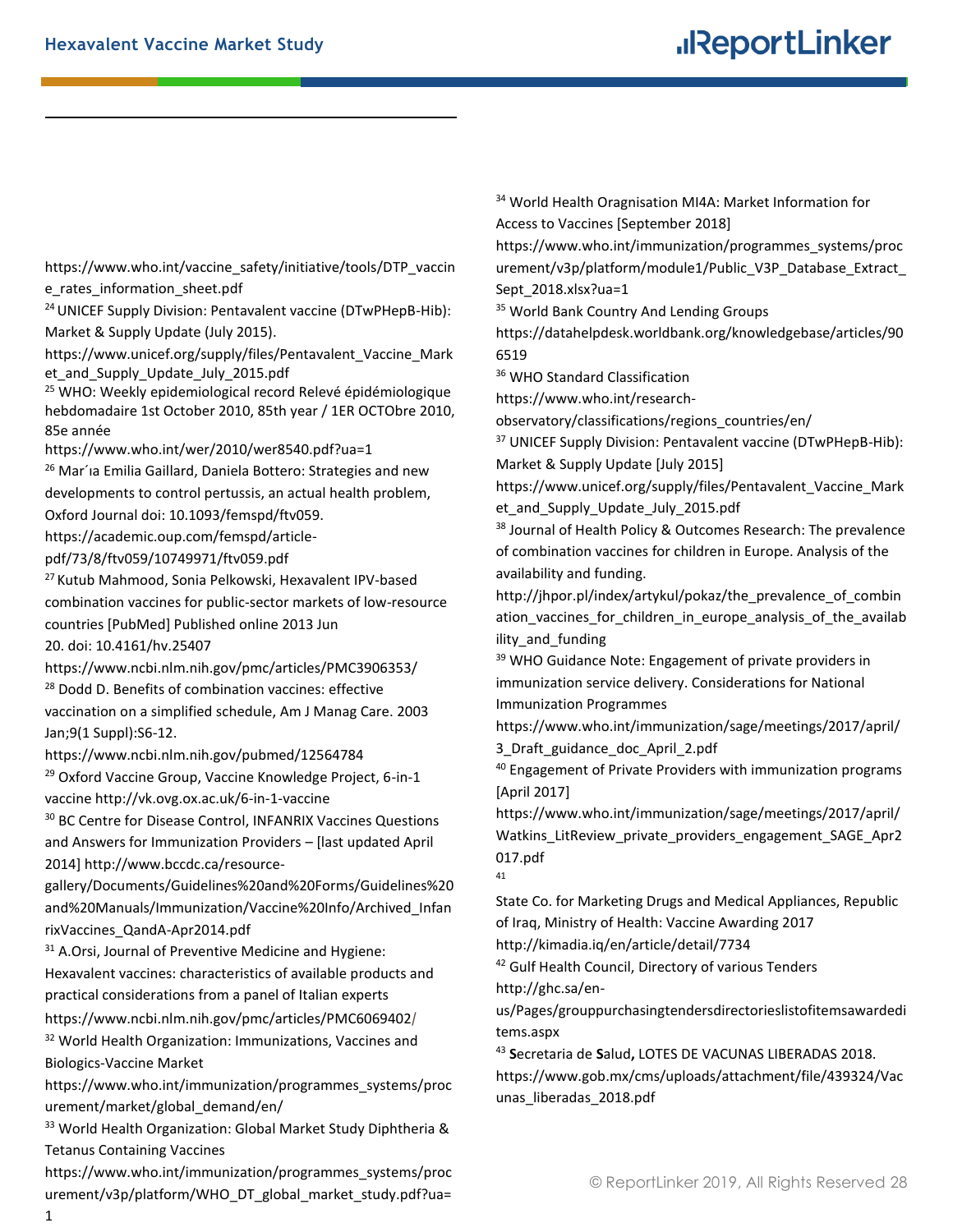**.** 

## **.**IReportLinker

<sup>44</sup> AusTender-Department of Health (2018) https://www.tenders.gov.au/?event=public.senateOrderReport. download&AgencyUUID=0ECA82B2-9CEB-4401- 2F8BA713A7AB136B

<sup>45</sup> Situația Contractelor Cu Valoare Mai Mare De 5000 Euro Încheiate De Ministerul Sănătății În Anul (2018) [http://www.ms.ro/wp-content/uploads/2018/08/Copy-of-](http://www.ms.ro/wp-content/uploads/2018/08/Copy-of-Contracte.pdf)[Contracte.pdf](http://www.ms.ro/wp-content/uploads/2018/08/Copy-of-Contracte.pdf)

<sup>46</sup> Centralizator – Ministerul Sănătății (2018)

http://www.ms.ro/centralizatorul-achizitiilor-publice/ <sup>47</sup> Precios Vigentes Para El Año 2018

https://www.cenabast.cl/wp-

content/uploads/2017/11/Informe-Web-Anual-2018-10.pdf <sup>48</sup> Europa-Tenders Electronic Daily, Supplies - 490116-2018, https://ted.europa.eu/TED/notice/udl?uri=TED:NOTICE:490116- 2018:TEXT:EN:HTML&WT.mc\_id=RSS-

Feed&WT.rss\_f=Technology+and+Equipment&WT.rss\_a=490116 -2018&WT.rss\_ev=a

49 Professor, Leiden University Medical Center, Netherlands

<sup>50</sup> Europa-Tenders Electronic Daily, Supplies - 366330-2017, https://ted.europa.eu/udl?uri=TED:NOTICE:366330- 2017:TEXT:EN:HTML&src=0

<sup>51</sup> Europa-Tenders Electronic Daily, Supplies- 66737-2019, https://ted.europa.eu/udl?uri=TED:NOTICE:66737-

2019:TEXT:EN:HTML&src=0,

<sup>52</sup> Europa-Tenders Electronic Daily, Supplies - 256908-2018, https://ted.europa.eu/udl?uri=TED:NOTICE:256908-

2018:TEXT:EN:HTML&src=0&tabId=2

<sup>53</sup> Public Health England, Vaccine update: Issue 266, July 2017 https://assets.publishing.service.gov.uk/government/uploads/sy stem/uploads/attachment\_data/file/641813/VU\_HEXA\_Special\_ 266\_July\_2017.pdf

<sup>54</sup> https://www.bag.admin.ch/dam/bag/de/dokumente/mt/iund-b/ekif/protokolle-2018/protokoll-plenarsitzung-72 ekif.pdf.download.pdf/protokoll-plenarsitzung-72-ekif-de.pdf <sup>55</sup> Canadian Immunization Guide: Part 4 - Active Vaccines https://www.canada.ca/en/public-

health/services/publications/healthy-living/canadianimmunization-guide-part-4-active-vaccines/page-4-diphtheriatoxoid.html

<sup>56</sup> National Center for Disease Control: Libya https://ncdc.org.ly/Ar/7\_7\_16/

<sup>57</sup> Vaccination contre le tétanos - Vaccination info (2018) http://www.vaccination-

info.be/component/content/category/10-vaccinationsrecommandees

<sup>58</sup> UNIDO, Commercialising vaccines: A methodology to identify potential market opportunities and conduct outline assessments (2018) https://www.unido.org/sites/default/files/files/2018-

12/Commercialising\_Vaccines\_Identifying\_Market\_Opportunitie s.pdf

<sup>59</sup> Expanded Programme on Immunisation in South Africa (EPI-SA), 4th Edition, January 2015

https://www.westerncape.gov.za/assets/departments/health/va ccinators\_manual\_2016.pdf

<sup>60</sup> World Health Oragnisation MI4A: Market Information for Access to Vaccines [September 2018]\

https://www.who.int/immunization/programmes\_systems/proc urement/v3p/platform/module1/Public\_V3P\_Database\_Extract Sept\_2018.xlsx?ua=1

<sup>61</sup> UNICEF Supply Division: Pentavalent vaccine (DTwPHepB-Hib): Market & Supply Update [May 2017]

https://www.unicef.org/supply/files/Pentavalent\_2\_Supply\_Upd ate.pdf

<sup>62</sup> World Health Organization: Global Market Study Diphtheria & Tetanus Containing Vaccines

https://www.who.int/immunization/programmes\_systems/proc urement/v3p/platform/WHO\_DT\_global\_market\_study.pdf <sup>63</sup> [Anne-Line Blankenhorn,](https://www.ncbi.nlm.nih.gov/pubmed/?term=Blankenhorn%20AL%5BAuthor%5D&cauthor=true&cauthor_uid=28838169) [J Infect Dis.](https://www.ncbi.nlm.nih.gov/pmc/articles/PMC5853552/) 2017 Jul 1; 216(Suppl 1): S52–S56, Exceptional Financial Support for Introduction of Inactivated Polio Vaccine in Middle-Income Countries https://www.ncbi.nlm.nih.gov/pmc/articles/PMC5853552/ <sup>64</sup> A Review of the Private Sector's Contribution to Immunization Service Delivery in Low, Middle, and High-Income Countries https://www.who.int/immunization/sage/meetings/2017/april/ 2\_Review\_private\_sector\_engagement\_Mitrovich\_et\_al.pdf

<sup>65</sup>WHO vaccine-preventable diseases: monitoring system. 2018

global summary

http://apps.who.int/immunization\_monitoring/globalsummary/ schedules?sc%5Br%5D%5B%5D=AMRO&sc%5Bd%5D=&sc%5Bv %5D%5B%5D=DTAPHIBHEPBIPV&sc%5BOK%5D=OK